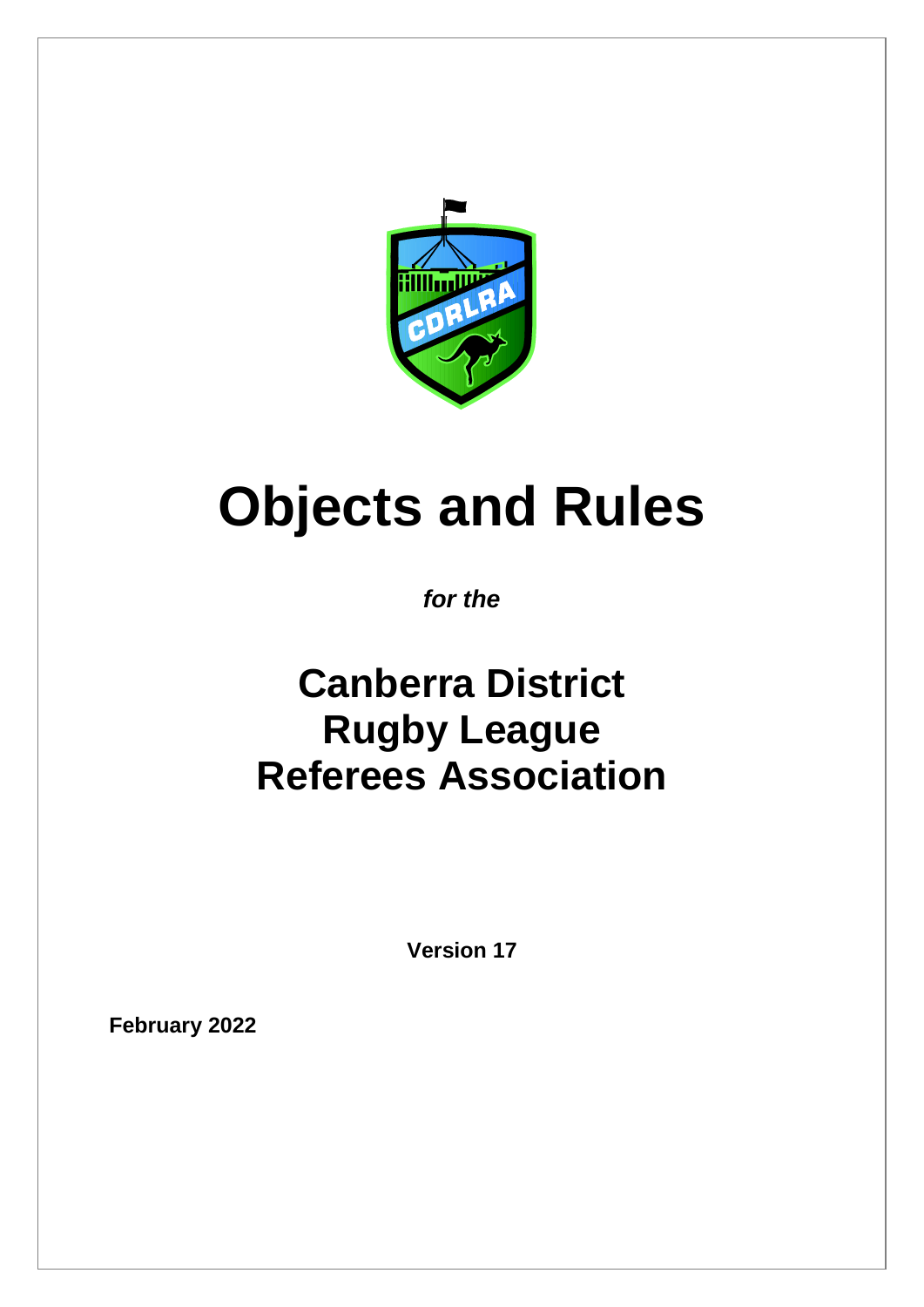# **Table of Contents**

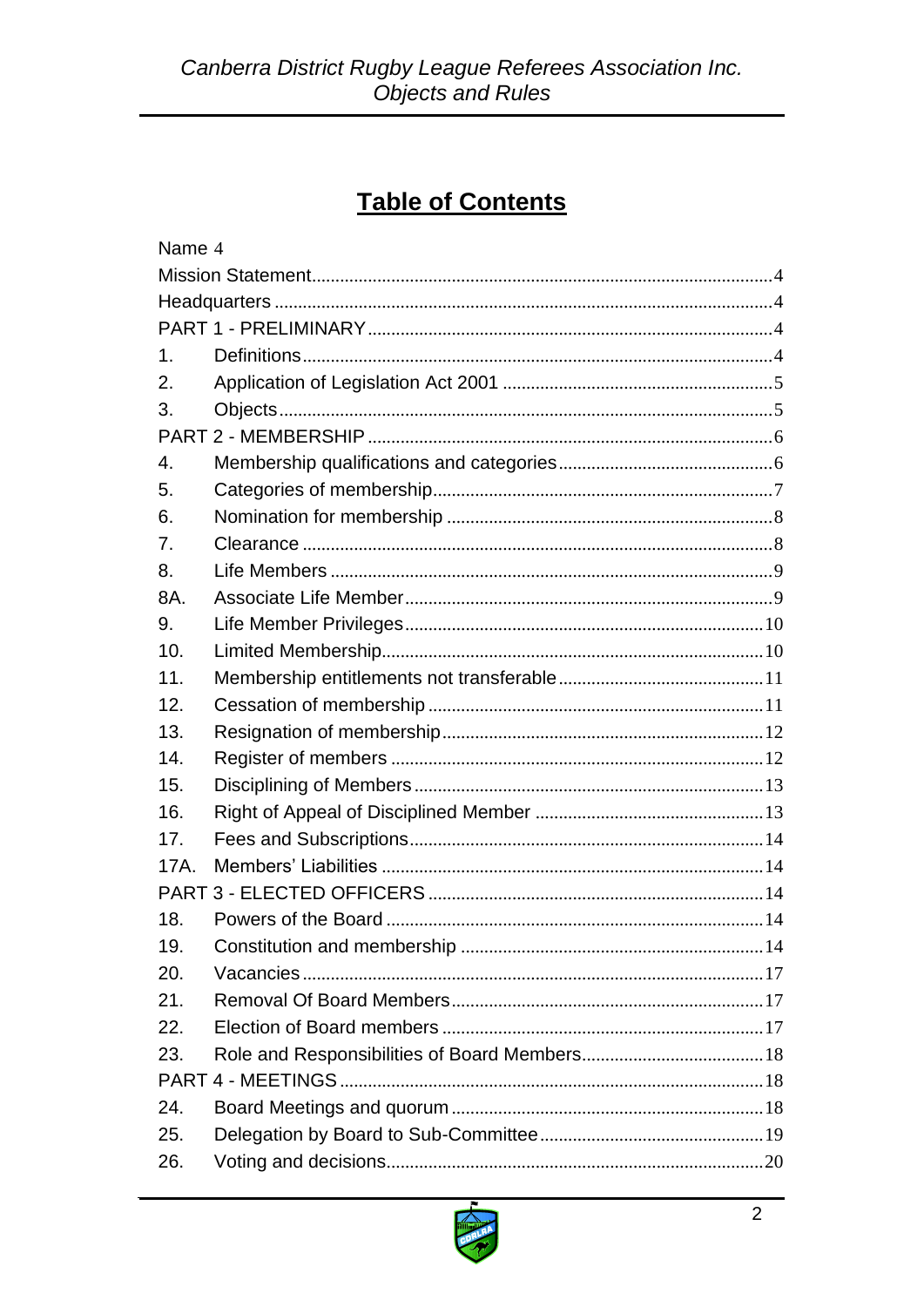| 27. |                                                       |  |
|-----|-------------------------------------------------------|--|
| 28. | Annual General Meetings-calling of and business at 21 |  |
| 29. |                                                       |  |
| 30. |                                                       |  |
| 31. |                                                       |  |
| 32. |                                                       |  |
| 33. |                                                       |  |
| 34. |                                                       |  |
| 35. |                                                       |  |
| 36. |                                                       |  |
| 37. |                                                       |  |
|     |                                                       |  |
| 38. |                                                       |  |
| 39. |                                                       |  |
| 40. |                                                       |  |
| 41. |                                                       |  |
| 42. |                                                       |  |
| 43. |                                                       |  |
| 44. |                                                       |  |
| 45. |                                                       |  |
| 46. |                                                       |  |
| 47. |                                                       |  |
| 48. |                                                       |  |
| 49. |                                                       |  |
| 50. |                                                       |  |
| 51. | Prohibition Of Distribution Of Property To Members28  |  |
| 52. |                                                       |  |

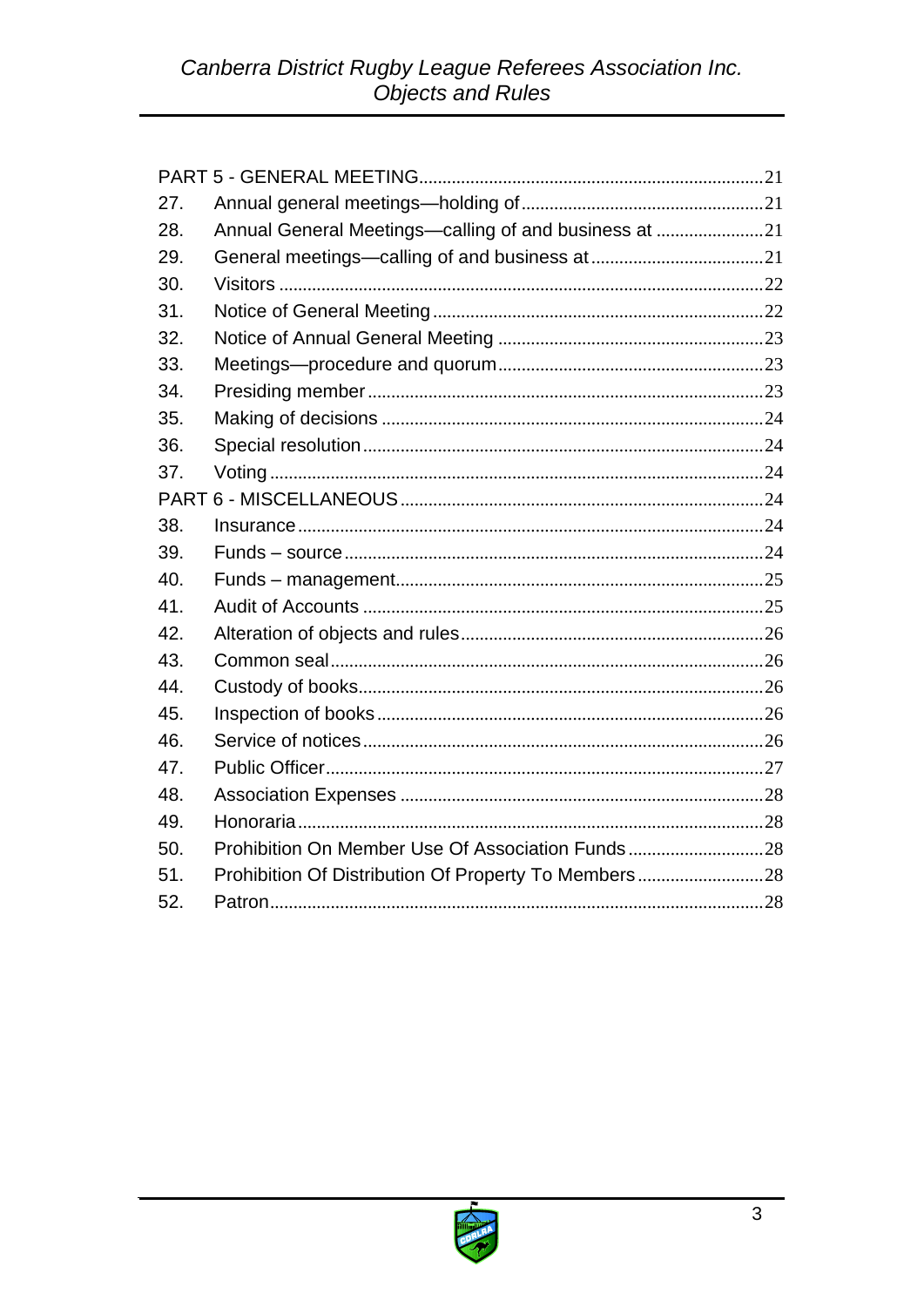#### <span id="page-3-0"></span>*Name*

The Association shall be called the CANBERRA DISTRICT RUGBY LEAGUE REFEREES ASSOCIATION INCORPORATED (herein called "the Association").

#### <span id="page-3-1"></span>*Mission Statement*

To provide the highest possible standard of Rugby League refereeing in the area administered by the Canberra District Rugby League.

#### <span id="page-3-2"></span>*Headquarters*

<span id="page-3-3"></span>The Headquarters of the Association shall be the address of its Executive Officer.

# *PART 1 - PRELIMINARY*

# <span id="page-3-4"></span>*1. Definitions*

(1.) In this constitution, unless the contrary intention appears:

ARTICLES OF THE ASSOCIATION shall include, but not be limited to, the Code of Conduct, Roles and Responsibilities of Officers, Objects and Rules and Standing Orders.

CDRL means the Canberra District Rugby League.

CRL means the Country Rugby League

CRRL means the Canberra Region Rugby League.

CRLRA means the Country Rugby League Referees Association of NSW.

FINANCIAL YEAR means the year ending on 31 December.

IN WRITING means by fax, e-mail, handwriting or typed in a form that is readable by the Executive Officer.

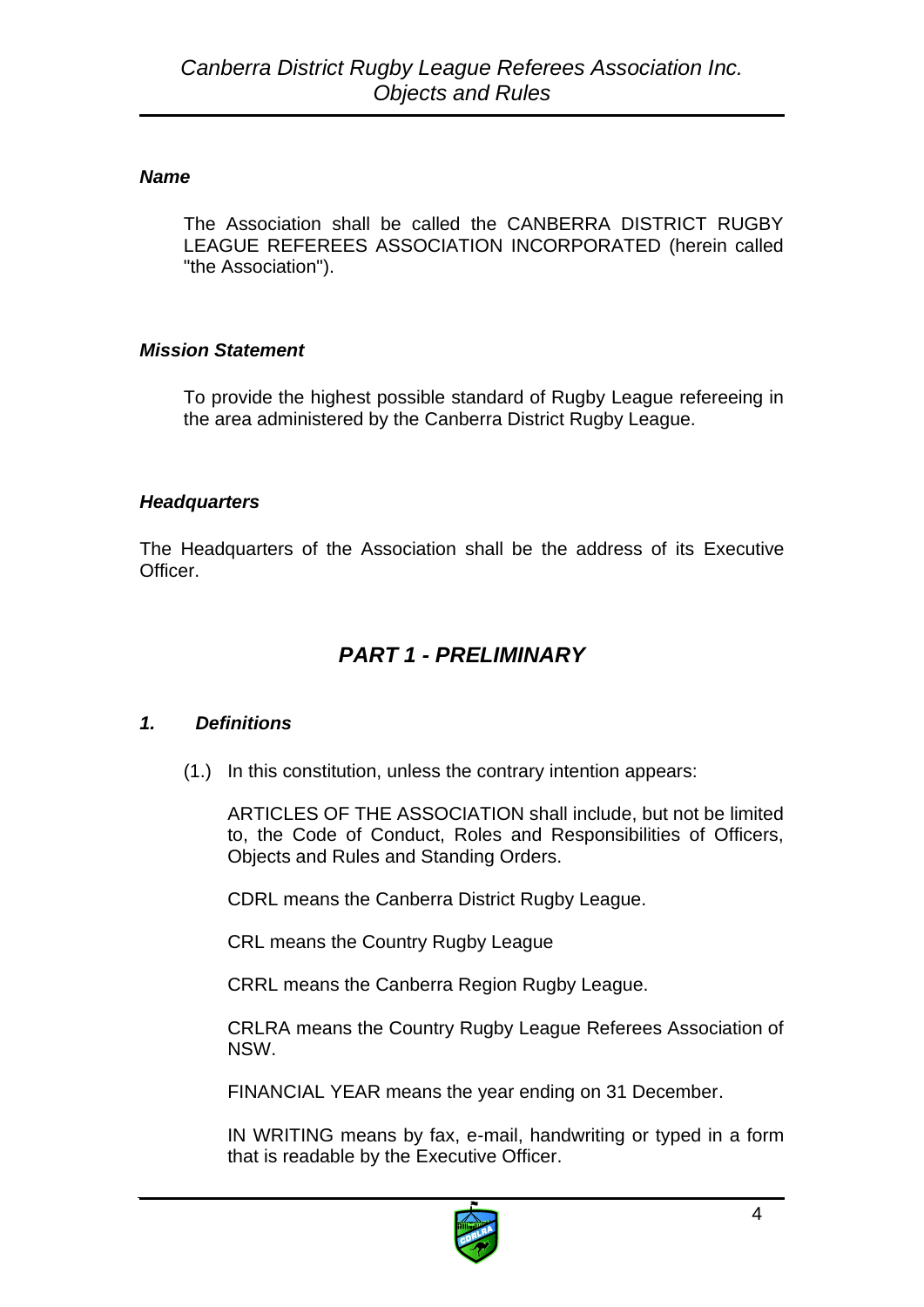MEMBER means a member of the Association, as referred to in Part 2.

MODEL RULES means the Model Rules for the Incorporation of Associations as set out in the Associations Incorporation Act 1991.

NRL means the National Rugby League.

NSWRL means the New South Wales Rugby League

NSWRLRA means the NSW Rugby League Referees Association.

EXECUTIVE OFFICER as defined in the Act means the Public Officer of the Association.

THE ACT means the Associations Incorporation Act 1991.

THE BOARD means those officers elected or appointed pursuant to clause 19.

THE REGULATIONS means the Associations Incorporation Regulations 1991.

- (2) In this Constitution:
	- (a) a reference to a function includes a reference to a power, authority and duty, and
	- (b) a reference to the exercise of a function includes, if the function is a duty, a reference to the performance of the duty.

#### <span id="page-4-0"></span>*2. Application of Legislation Act 2001*

The *Legislation Act 2001* applies to these rules in the same way as it would if they were an instrument made under the Act.

#### <span id="page-4-1"></span>*3. Objects*

The objects of the Association shall be to:

- (a) To administer the Laws of the Game and facilitate uniformity in interpretation of such Laws.
- (b) To promote the Association and the achievement of it's Objects.

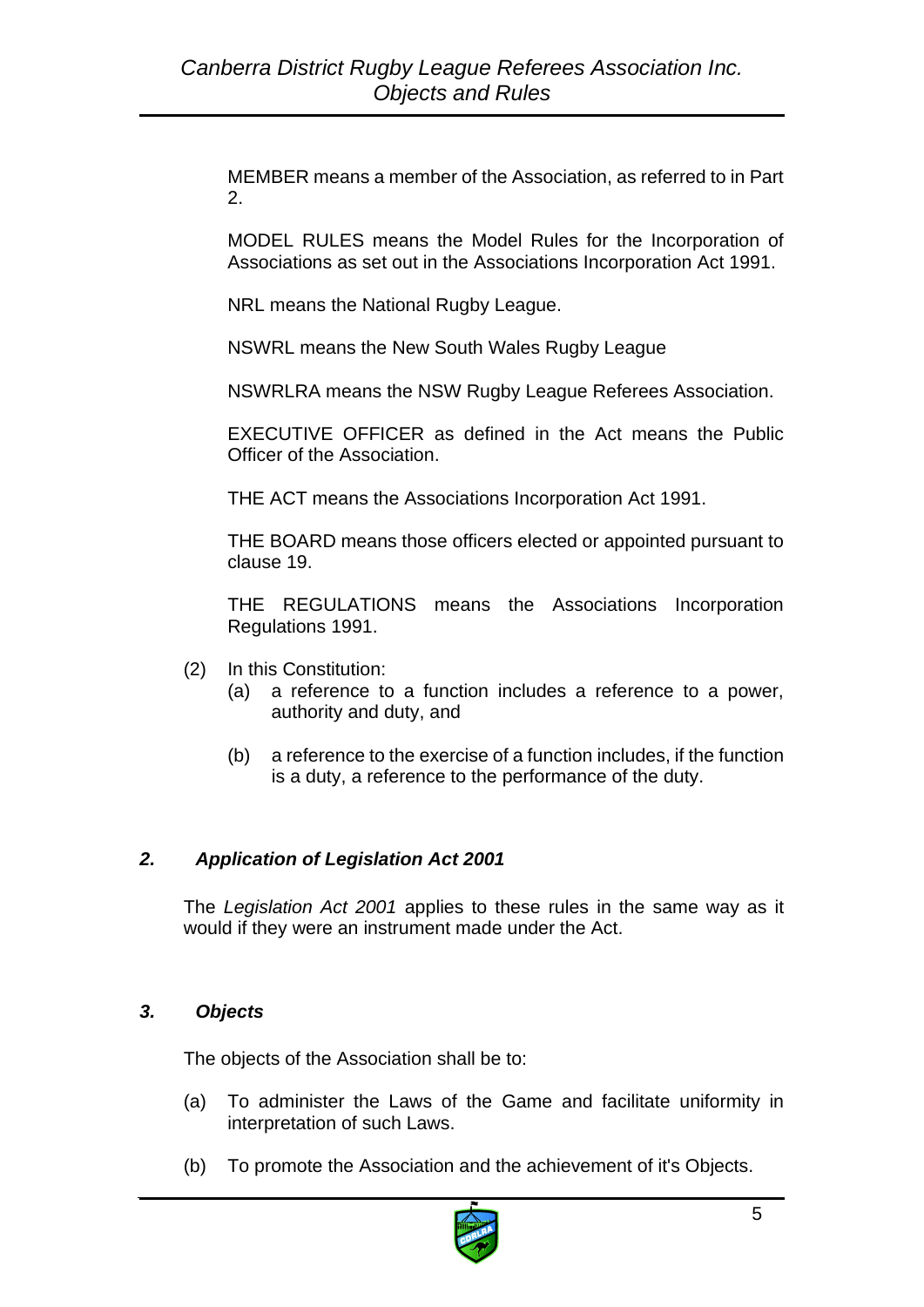- (c) To maintain affiliation with the CDRL, CRRL, NSWRLRA, ARLRA, and other organisations that provide benefit to the Association;
- (d) To develop and maintain professional conduct and a professional image for referees.
- (e) To act in the interests of the members of the Association, as determined by a majority of members.
- (f) To promote and enhance refereeing career paths in the Game and the welfare of referees. To encourage goodwill, social fellowship and co-operation amongst members.
- (g) To facilitate recruitment, coaching and development of the standard of refereeing amongst Members.

# *PART 2 - MEMBERSHIP*

#### <span id="page-5-1"></span><span id="page-5-0"></span>*4. Membership qualifications and categories*

- (1) A person is qualified to be a member if
	- (a) the person is a person referred to in the Act, section 21 (2) (a) or (b) and has not ceased to be a member of the Association at any time after incorporation of the Association under the Act; or
	- (b) the person :
		- i) has been nominated for membership in accordance with rule 6; and
		- ii) has been approved for membership of the Association by the Board of the Association.

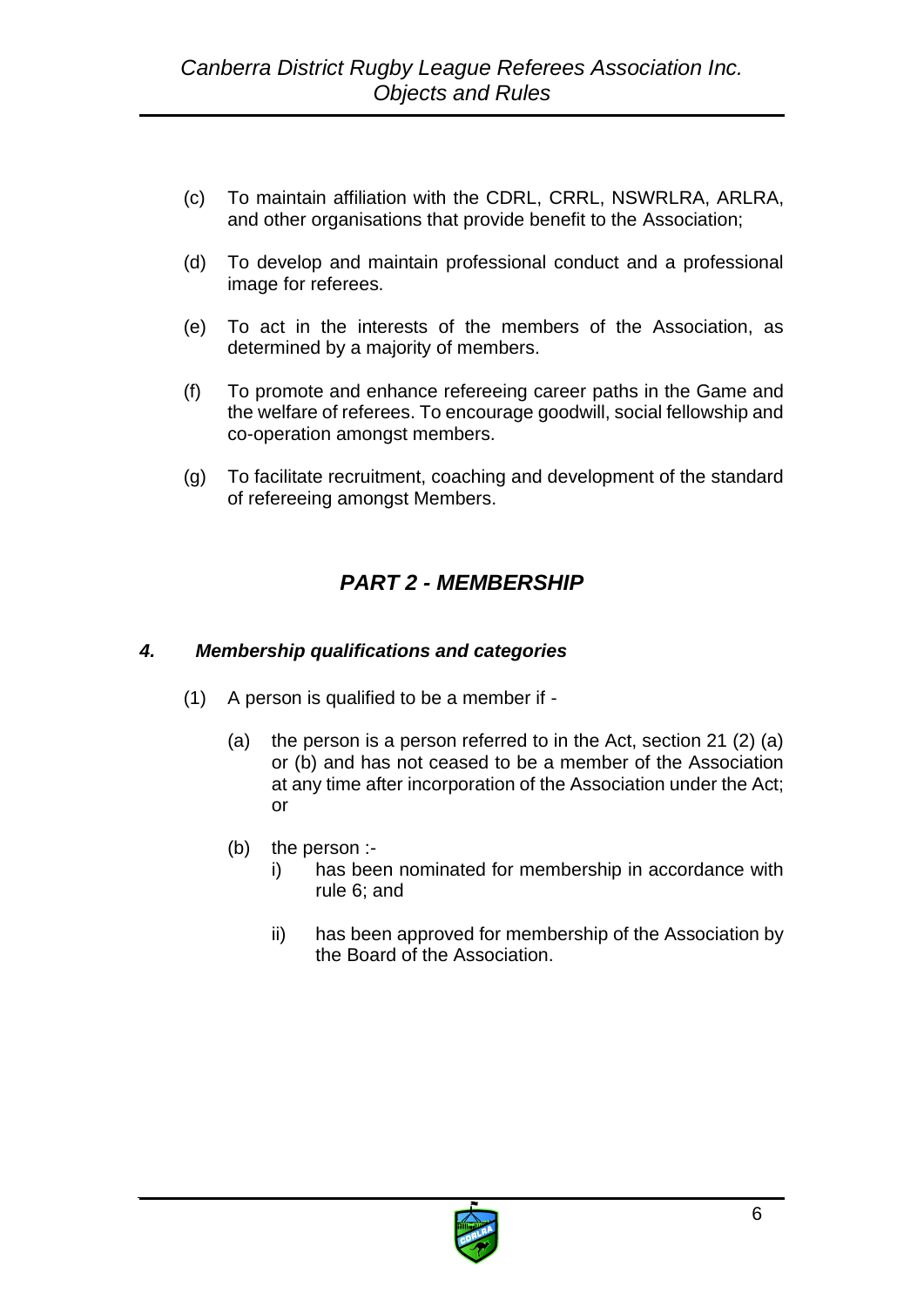# <span id="page-6-0"></span>*5. Categories of membership*

The membership shall consist of:

#### **(a) Member (active)**

Any person who is over the age of 18 years and appears on the CDRLRA register as an Active member, and is currently financial.

# **(b) Member (non active)**

Any person who is over the age of 18 years and appears on the CDRLRA register as a Non-Active member, and is currently financial.

# **(c) Junior members**

Any person who is at least 13 years of age and is under the age of 18 years, and is currently financial. A junior member shall be ineligible to vote at Association meetings and be ineligible for election or appointment to any office in the Association. An exception for voting will apply when voting for any awards or trophies.

# **(d) Honorary members**

A person voted as an Honorary Member by the Members at an Annual General Meeting and whose nomination appeared on the Notice Paper for that meeting. This category of Membership applies only until the following Annual General Meeting, does not have voting rights, and cannot stand for any position, but is otherwise bound by the Objects and Rules, and the Code of Conduct.

# **(e) Life Member**

A person voted as a Life Member by the Members in accordance with rule 8.

# **(f) Associate Member**

A person who has cause to join the Association by undertaking any component of the Referees Accreditation course. Such member may be an active or non-active member and will be ineligible to vote at Association meetings or to occupy official positions.

Any member may not be a member of a District Rugby League Football Club without the approval of the Board.

All members are bound by the Articles of the Association, including but not limited to Objects and Rules, Code of Conduct, Roles and Responsibilities of Officers and Standing Orders.

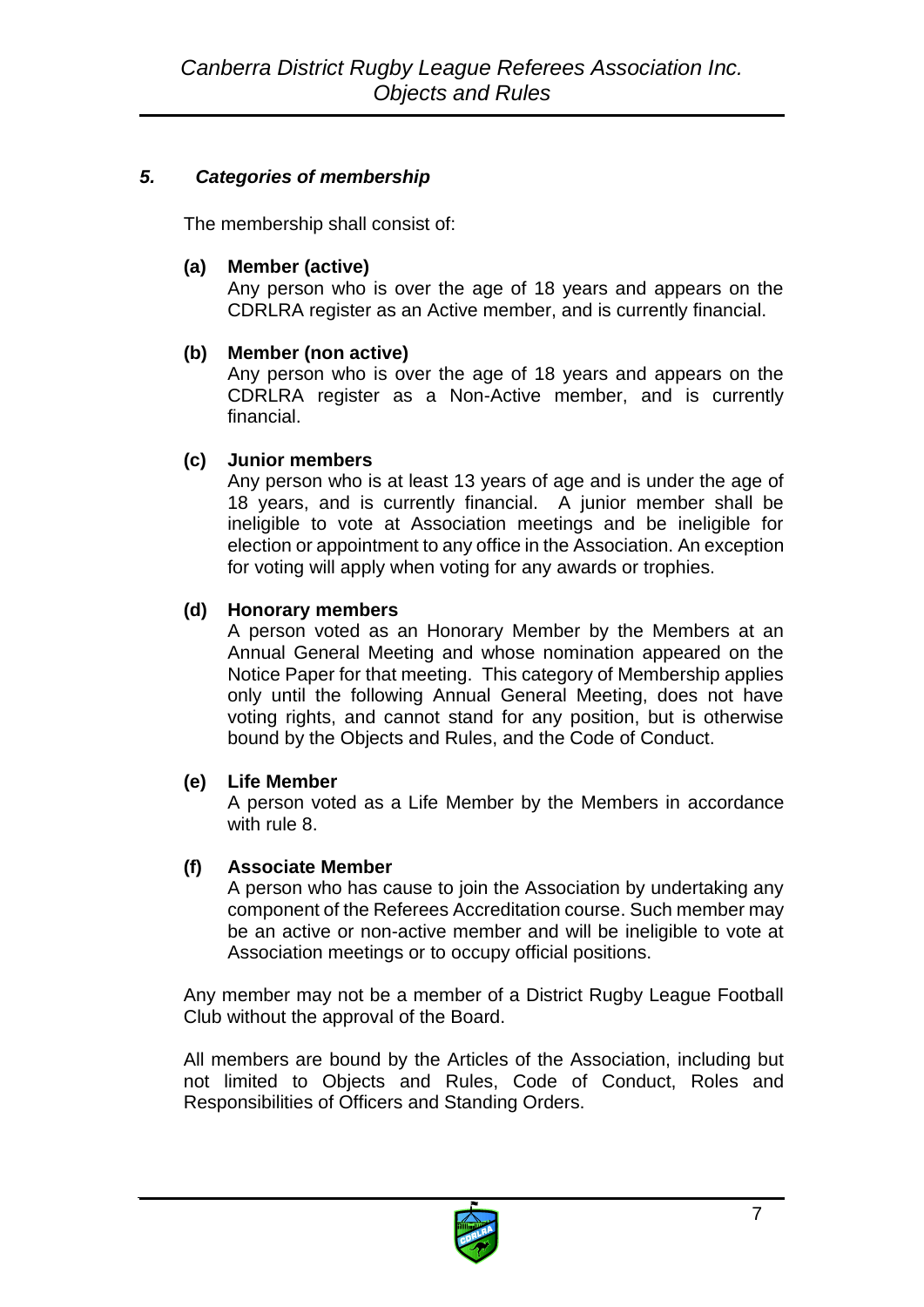# <span id="page-7-0"></span>*6. Nomination for membership*

- (a) All persons applying for membership of the Canberra District Rugby League Referees Association shall do so on a form (manual or electronic) approved by the Board.
- (b) A nomination of a person for membership of the Association—
	- (i) shall be made by a member of the Association in the approved method set out in the Articles of the Association; and
	- (i) shall be lodged with the Executive Officer of the Association.
- (c) As soon as is practicable after receiving a nomination for membership, the Executive Officer shall refer the nomination to the Board which shall determine whether to approve or to reject the nomination.
- (d) Where the Board determines to approve a nomination for membership, the Executive Officer shall as soon as practicable after that determination notify the nominee of that approval and have the nominee complete the required documentation..
- (e) The Board shall report to members all applications made and the results of each application at the next General Meeting.

# <span id="page-7-1"></span>*7. Clearance*

An eligible applicant for membership under Part 2, transferring from the last Association that he/she was a member of, or the current Association that he/she is a member of; shall be accepted upon receiving a satisfactory clearance with his Application for Membership form.

As soon as is practicable after receiving an Application for Membership and Clearance, the Executive Officer shall refer the nomination to the Board which shall determine whether to approve or to reject the nomination.

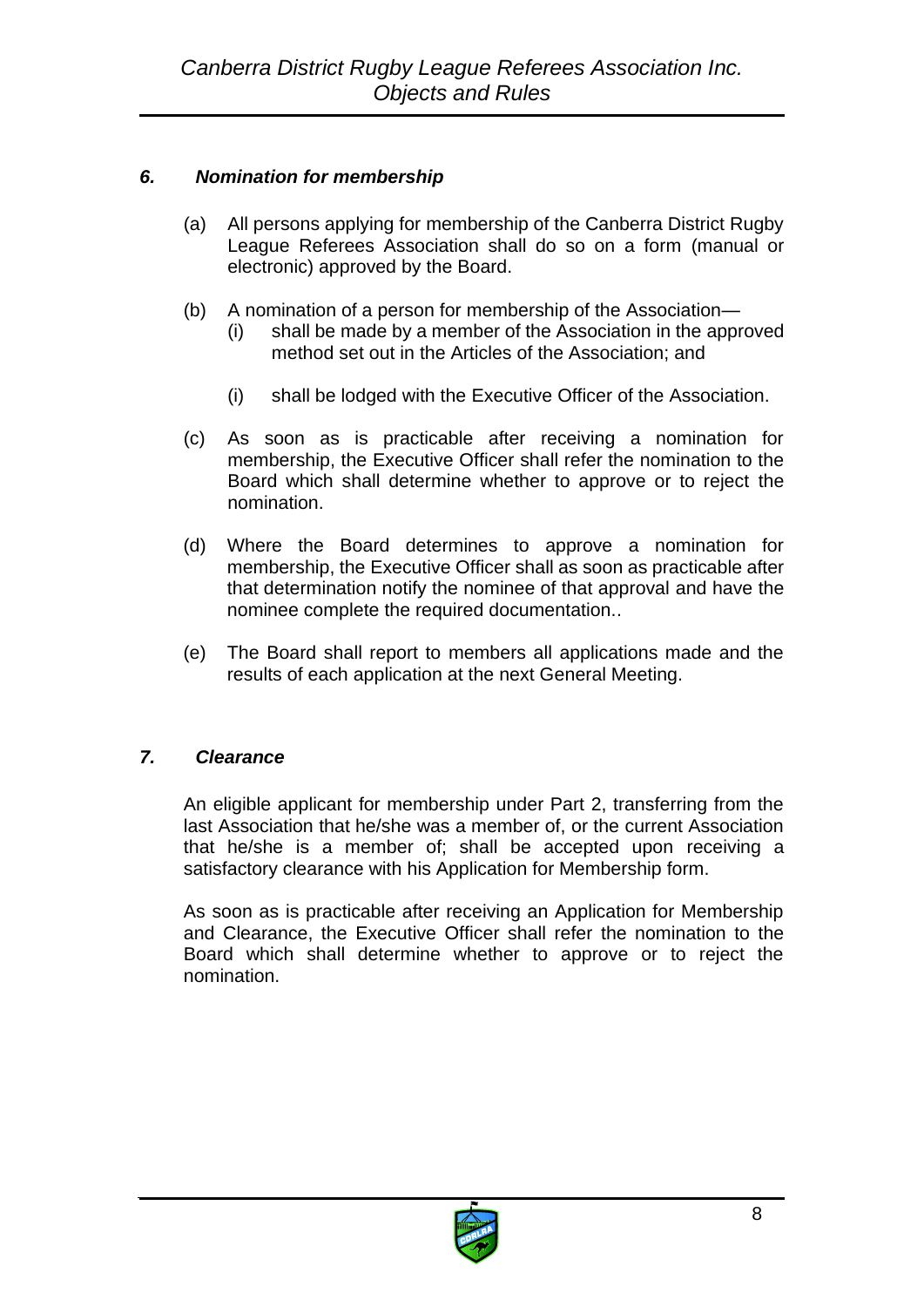#### <span id="page-8-0"></span>*8. Life Members*

Nominees for Life Membership must have:

- (a) at least ten full years continuous membership of the Association;
- (b) been financial at the time of nomination;
- (c) performed outstanding service and actively contributed to off-field activities of the Association for a majority of the ten (10) years and beyond.

The Life Membership Sub-Committee will consist of Life Members of the Association. A minimum of three (3) such members are required to form a quorum.

Each year, the Executive Officer shall supply Life Members with the names of all members who have attained 10 full years continuous membership of the Association. Life Members may submit their nomination for Life Membership to the Executive Officer and this will be considered at a Life Membership Sub-Committee meeting to be held by 31 July. Should no nominations be received, no meeting will be held.

The Life Membership Sub-Committee shall recommend none or one of the nominees for Life Membership.

Nomination for election of a member to Life Membership shall be submitted to the Executive Officer in writing by the Life Members Sub-Committee. Such nomination must be proposed and seconded by the Life Membership Sub-Committee and include an overview and brief resume of the contribution the nominee has made to the Association.

Nomination for Life Membership shall be dealt with as a special resolution at the last general meeting of the Association held each year.

A member may decline nomination for Life Membership.

Only one member may be elected as a Life Member during a financial year.

# <span id="page-8-1"></span>*8A. Associate Life Member*

Associate Life Membership may be bestowed upon any person who has shown outstanding dedication, loyalty and significant contribution to the Association over an extended period of time. This membership may be bestowed upon a person who is not a member of the Association.

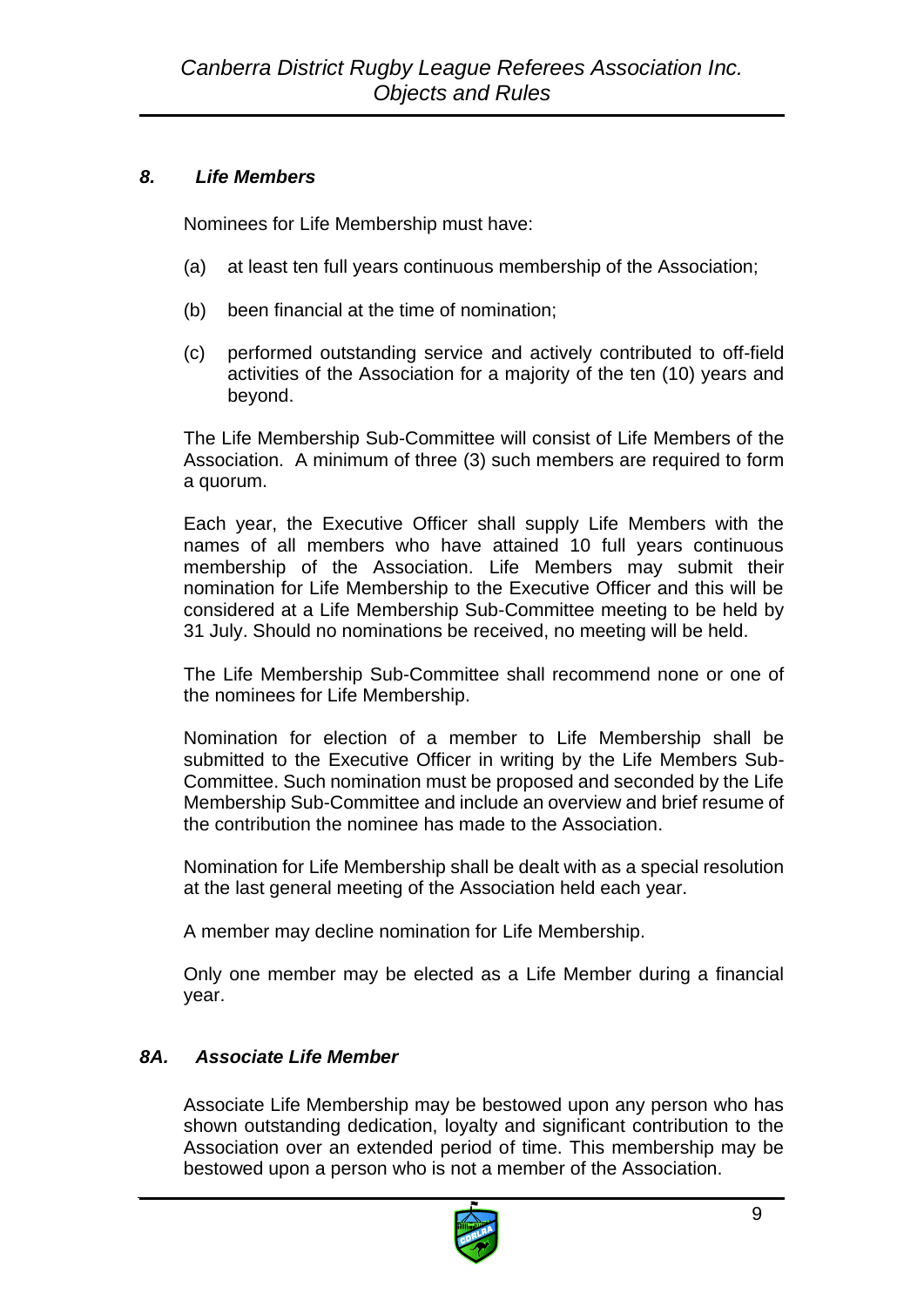Nominees for Associate Life Membership must have:

- (a) over a period of at least ten years, shown outstanding dedication, loyalty and a significant contribution to the Association and Rugby League; and
- (b) there is no requirement to be a continuous member of the Association

Nominations for Associate Life Membership shall be assessed by the Life Members Sub-Committee. A minimum of three (3) Full Life Members are required to form a quorum.

The Life Membership Sub-Committee shall only recommend one nominee for Associate Life Membership.

Nomination for Associate Life Membership shall be submitted to the Executive Officer in writing by the Life Members Sub-Committee. Such nomination must be proposed and seconded by the Life Membership Sub-Committee and include an overview and brief resume of the contribution the nominee has made to the Association.

Nomination for Associate Life Membership shall be dealt with as a special resolution at the last general meeting of the Association held each year.

A person may decline nomination for Associate Life Membership.

A person accepted into Associate Life Membership shall be provided with a Certificate or other such memento as determined by the Board. They shall not be entitled to the privileges afforded a Full Life Member.

#### <span id="page-9-0"></span>*9. Life Member Privileges*

Life Members of the Association are entitled to all privileges of the Association as enjoyed by the members. They will be presented with a Life Member Blazer and will not be liable for annual affiliation fees, but may be liable for all other fees & subscriptions.

#### <span id="page-9-1"></span>*10. Limited Membership*

Where pursuant to

- (1) Rule 21 an office holder is removed from office;
- (2) Rule 15 a member is expelled or suspended from the Association for misconduct;

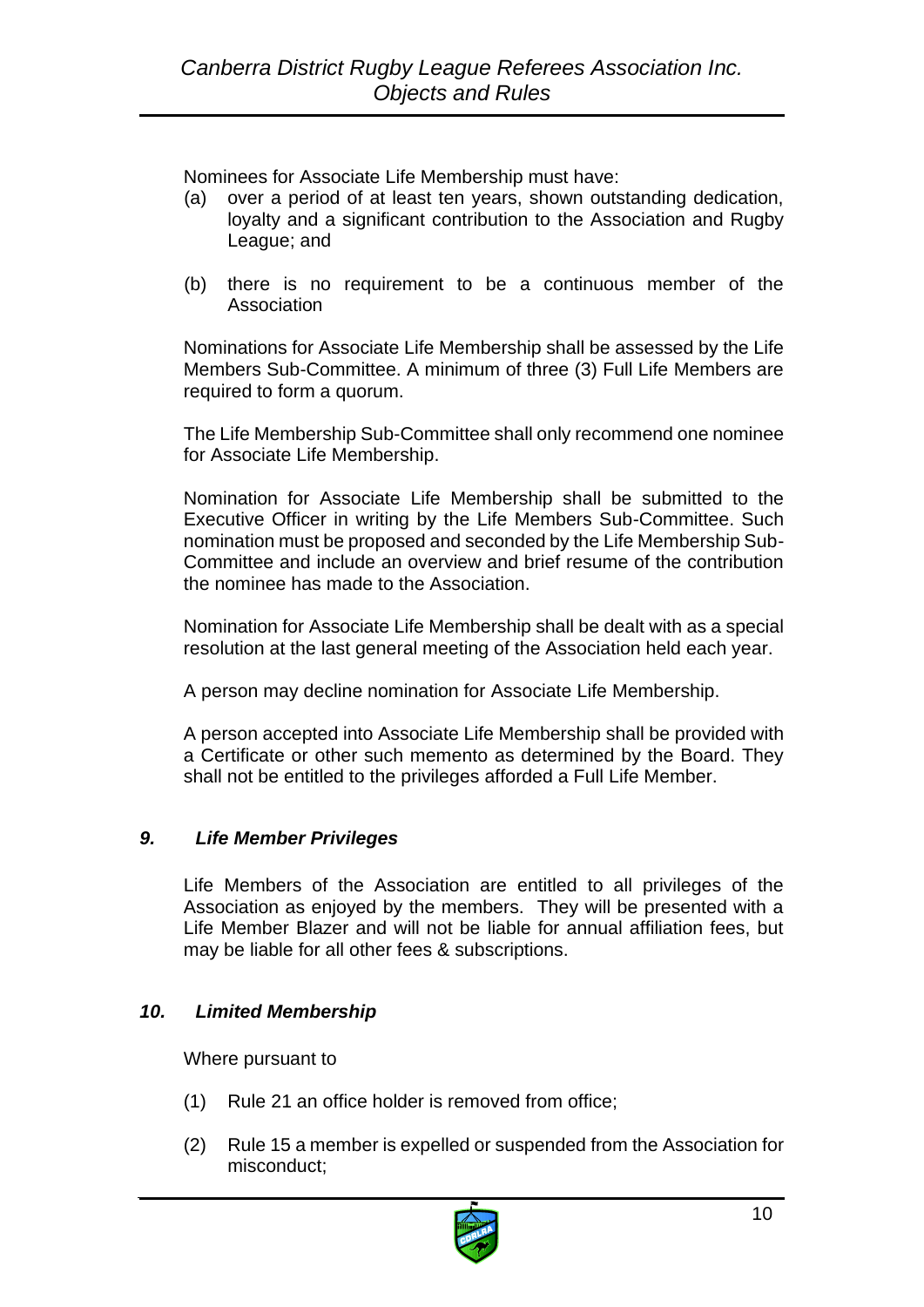that office holder or member, as the case may be, shall continue to have such rights of membership of the Association as are necessary for him to exercise his rights of appeal provided by the Objects and Rules.

(3) A member or office holder who is expelled, suspended or removed from office, in accordance with rule 15 or 21, shall be given limited membership to exercise his right of appeal. This limited membership does not entitle the member or office holder to participate in, or contribute to other association activities or to continue active Board duties, active refereeing, attend any official functions, training or meetings unless requested by the Board.

#### <span id="page-10-0"></span>*11. Membership entitlements not transferable*

- (1) A right, privilege or obligation which a person has by reason of being a member of the Association:
	- (a) is not capable of being transferred or transmitted to another person, and
	- (b) terminates on cessation of the person's membership.

#### <span id="page-10-1"></span>*12. Cessation of membership*

- (1) A person ceases to be a member of the Association if the person:
	- (a) dies, or
	- (b) resigns membership, or
	- (c) is expelled from the Association or
	- (d) does not pay their annual membership subscription (if required by their membership status) by the end of the Association's financial year.
- (2) Where a person ceases to be a Member under clause 12(1)(d) above, the person may apply in writing to the Board for re-admission as a non-active member. The Board may re-admit the person as a member, and may determine what fees, if any, are payable for readmission.

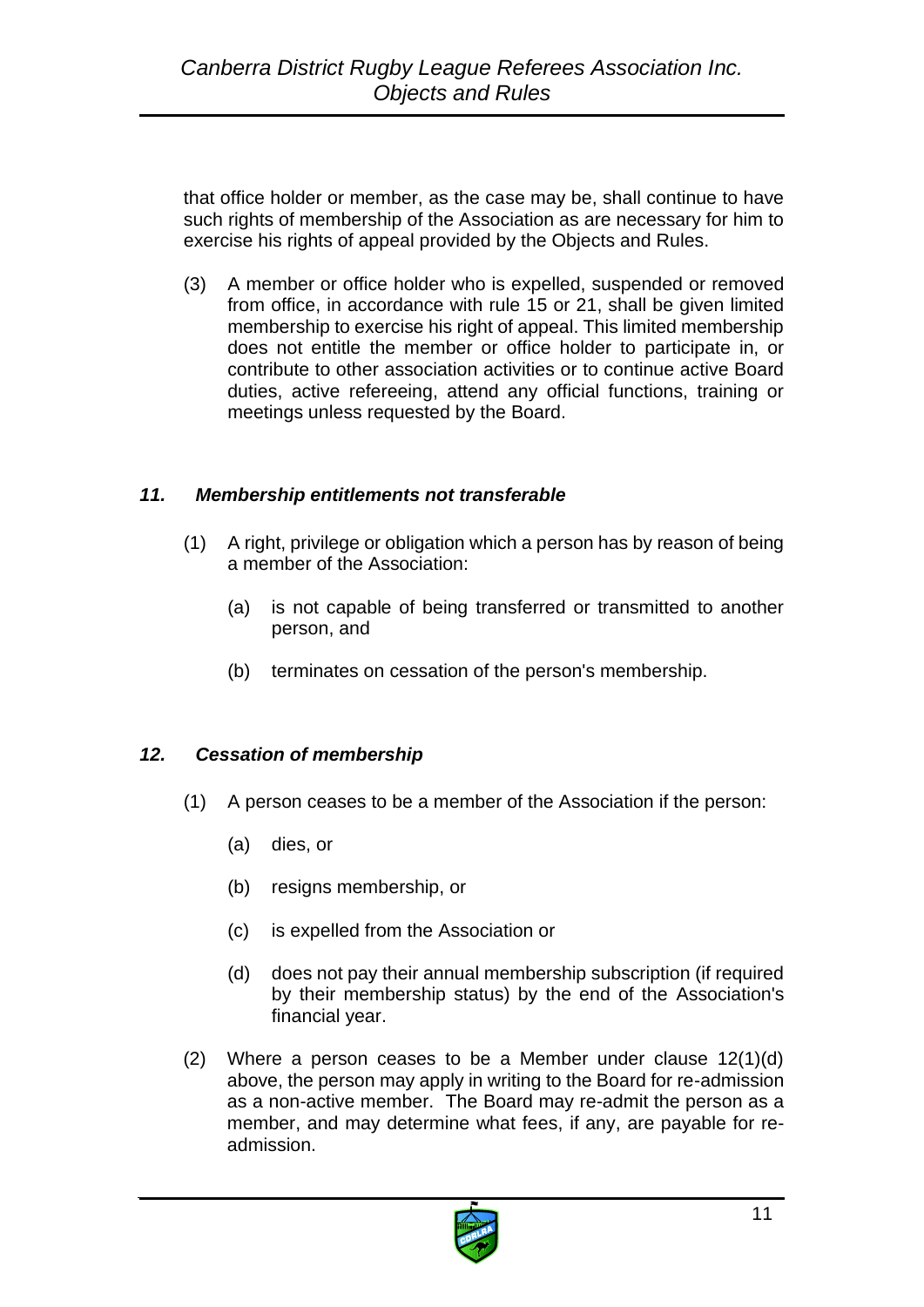(3) In considering re-admission, the Board may determine that the membership of the person will be classified as continuous.

# <span id="page-11-0"></span>*13. Resignation of membership*

- (1) A member of the Association is not entitled to resign that membership except in accordance with this rule.
- (2) A member of the Association who has paid all amounts payable by the member to the Association in respect of the member's membership may resign from membership of the Association by giving to the Executive Officer written notice of the member's intention to resign. The member ceases to be a member upon confirmation by the Executive Officer in writing to the member.
- (3) If a member of the Association ceases to be a member under clause (2), and in every other case where a member ceases to hold membership, the Executive Officer must make an appropriate entry in the register of members recording the date on which the member ceased to be a member.
- (4) Where an oral resignation is tendered to the Association, the Executive Officer will confirm the resignation in writing to the member within 48 hours. The member has seven (7) days from the date of confirmation of the resignation to rescind or confirm, in writing, the resignation. If no response is received from the member by the end of the seventh (7th) day from the issuing of the Executive Officer's confirmation letter, the resignation shall be deemed to have been accepted. If the member rescinds the purported resignation he/she must provide an explanation for the original oral purported resignation and its subsequent rescission that is acceptable to the Board.

# <span id="page-11-1"></span>*14. Register of members*

- (1) The Executive Officer of the Association must establish and maintain a register of members of the Association specifying the name and address of each person who is a member of the Association together with the date on which the person became a member.
- (2) The register of members must be kept at the principal place of administration of the Association and must be open for inspection,

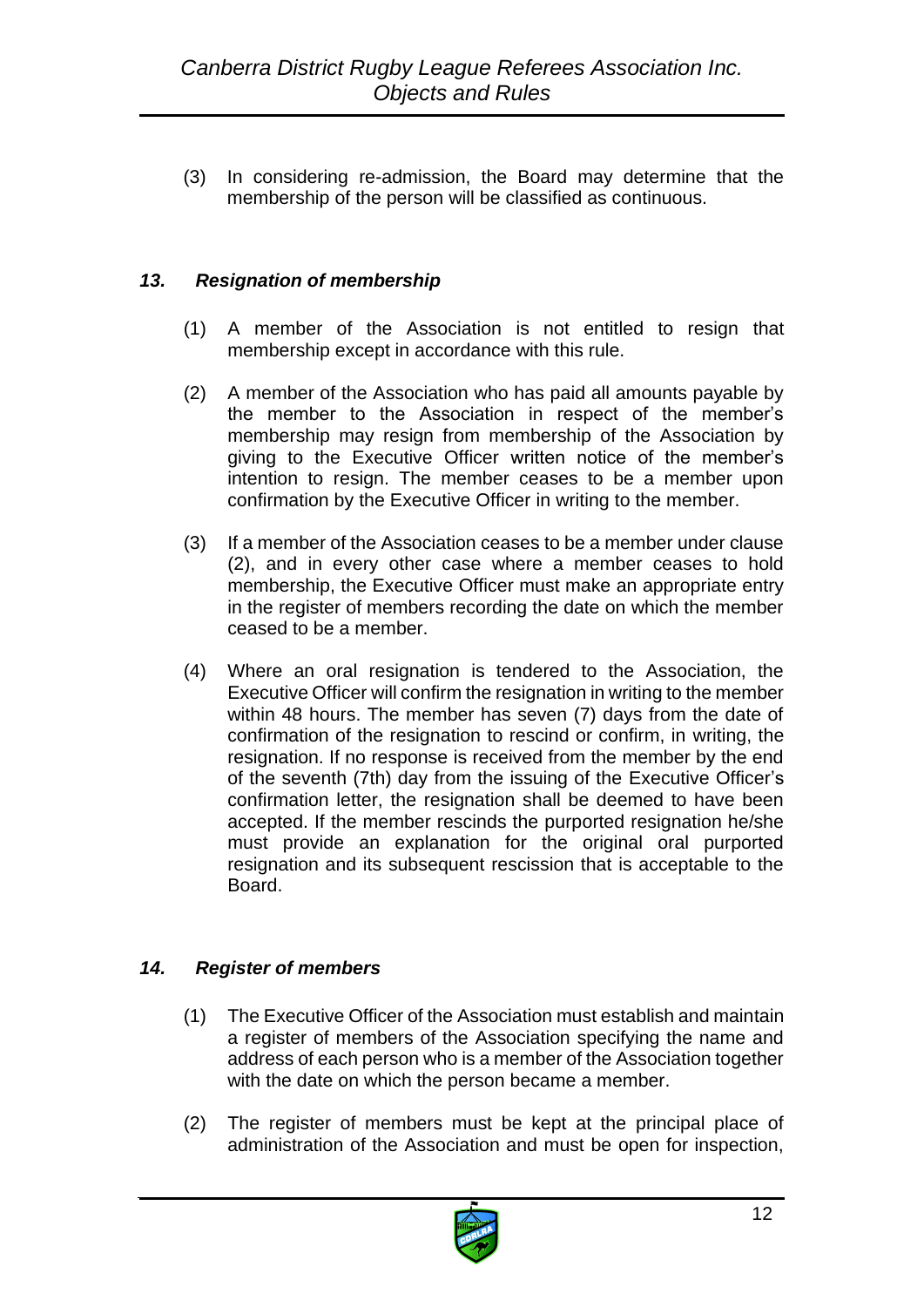free of charge, by any member of the Association at any reasonable hour.

(3) A member of the Association may obtain a copy of any part of the register on payment of a fee of \$1 for each page copied or, if some other amount is determined by the Board, that other amount. Any such disclosure of information is restricted by, and shall remain consistent with, prevailing privacy laws.

# <span id="page-12-0"></span>*15. Disciplining of Members*

- (1) A complaint may be made by any member to the Executive Officer in writing and personally signed by the complainant alleging that a member of the Association has failed to abide by the Association's Code of Conduct; or
- (2) A complaint may be made by any individual or legal entity (whether a member or not) to the Executive Officer in writing and personally signed by the complainant alleging that a member of the Association is guilty of misconduct; or
- (3) Where the Board is of the opinion that a member has failed to abide by the Association's Code of Conduct, the Board may raise a complaint.
- (4) A complaint must be received within 60 days of the alleged breach to be deemed valid.
- (5) The Board must act in accordance with the procedures specified in the Code of Conduct.
- (6) The Board may, by resolution, take such action as provided for in the Code of Conduct after properly considering the matter in accordance with the procedures specified in the Code of Conduct.

# <span id="page-12-1"></span>*16. Right of Appeal of Disciplined Member*

A member may appeal against a resolution of the Board under rule 15, in accordance with the procedures in the Code of Conduct, and that appeal is heard in accordance with the procedures in the Code of Conduct.

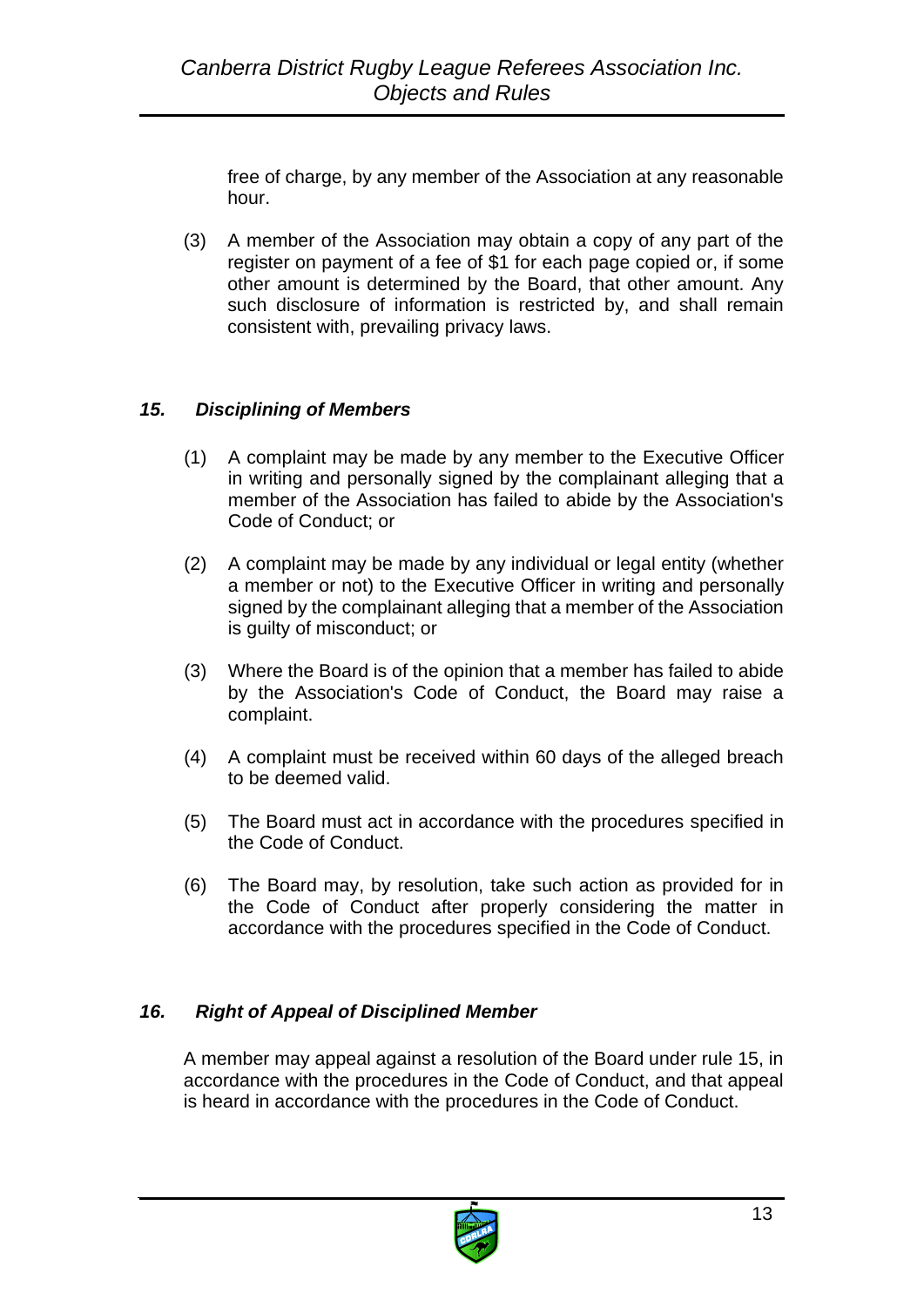# <span id="page-13-0"></span>*17. Fees and Subscriptions*

A member of the Association shall pay to the Association an annual membership fee as determined by the Board and set out in the Schedule of Fees.

# <span id="page-13-1"></span>*17A. Members' Liabilities*

The liability of a member to contribute towards the payment of the debts and liabilities of the association or the costs, charges and expenses of the winding up of the association is limited to the amount (if any) unpaid by the member in relation to membership of the association as required by section 17.

# *PART 3 - ELECTED OFFICERS*

# <span id="page-13-3"></span><span id="page-13-2"></span>*18. Powers of the Board*

- (1) The Board, subject to the Act, the Regulations and these rules and to any resolution passed by the Association in General Meeting:
	- (a) is to control and manage the affairs of the Association, and
	- (b) may exercise all such functions as may be exercised by the Association, other than those functions that are required by these rules to be exercised by a General Meeting of members of the Association, and
	- (c) has power to perform all such acts and do all such things as appear to the Board to be necessary or desirable for the proper management of the affairs of the Association.

# <span id="page-13-4"></span>*19. Constitution and membership*

- (1) The Executive of the Association shall be:
	- (a) Chairman;
	- (b) Executive Officer; and

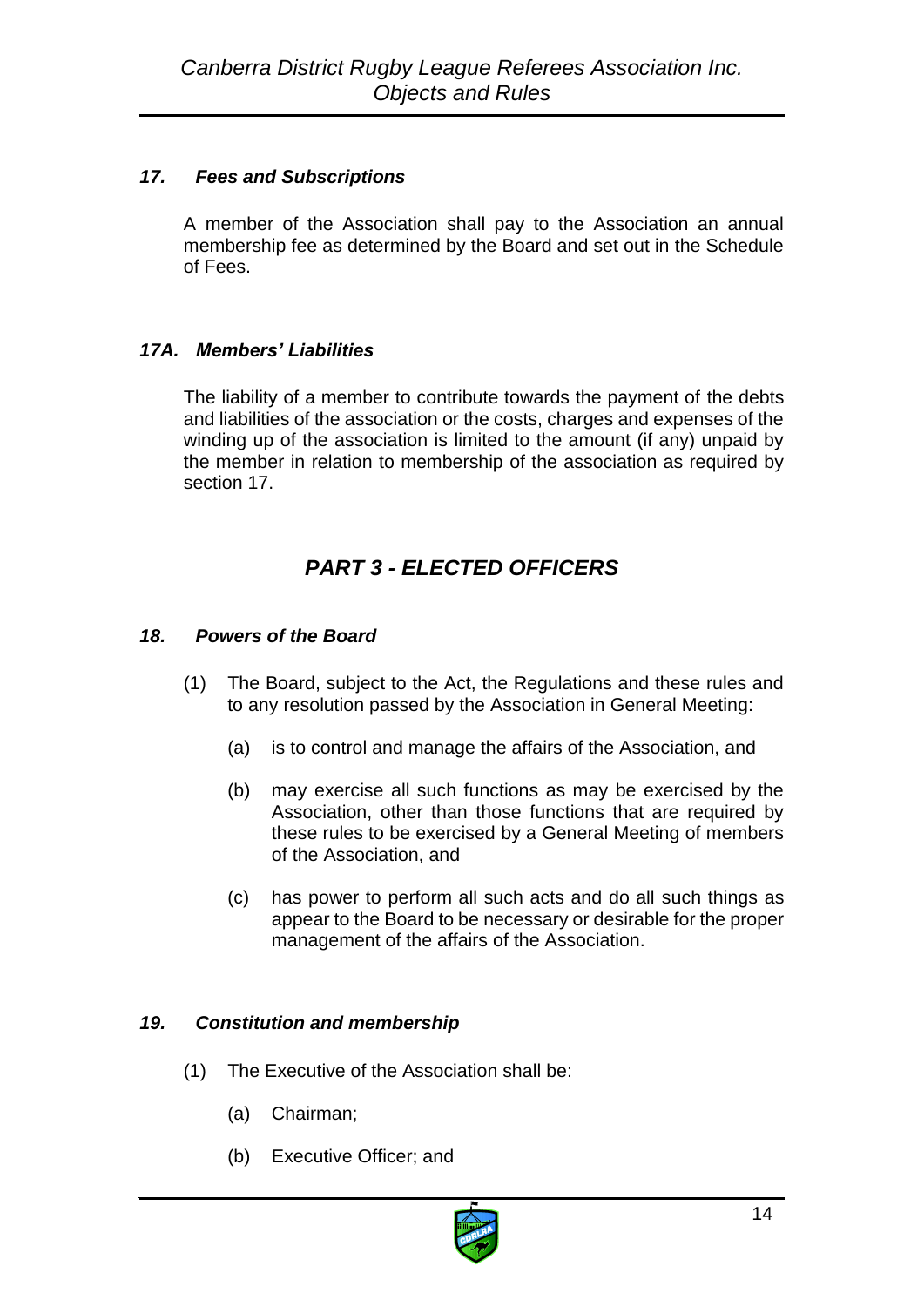- (c) Director Finance.
- (2) The Board shall consist of :
	- (a) Chairman;
	- (b) Executive Officer;
	- (c) Director Finance;
	- (d) Director Member Services;
	- (e) Director Coaching & Development;
- (3) The elected positions of the Board shall be  $-$ 
	- (a) Chairman;
	- (b) Executive Officer;
	- (c) Director Finance;
	- (d) Director Member Services;

These positions shall be elected at the Annual General Meeting.

- (4) The Appointed position of the Board shall be
	- (a) Director Coaching & Development
- (5) The Board shall appoint the following On-Field Management positions:
	- (a) Operations Manager;
	- (b) Director of Referees; and
	- (c) Director Recruitment and Retention.
- (6) The Director of Referees shall assume the position of Director Coaching & Development unless this contravenes Rule 19.16. In the event that this rule would be contravened, the Board shall appoint either the Operations Manager or Director Recruitment & Retention into the Director Coaching & Development role.
- (7) The elected Board members shall make these appointments as soon as possible after the Annual General Meeting.

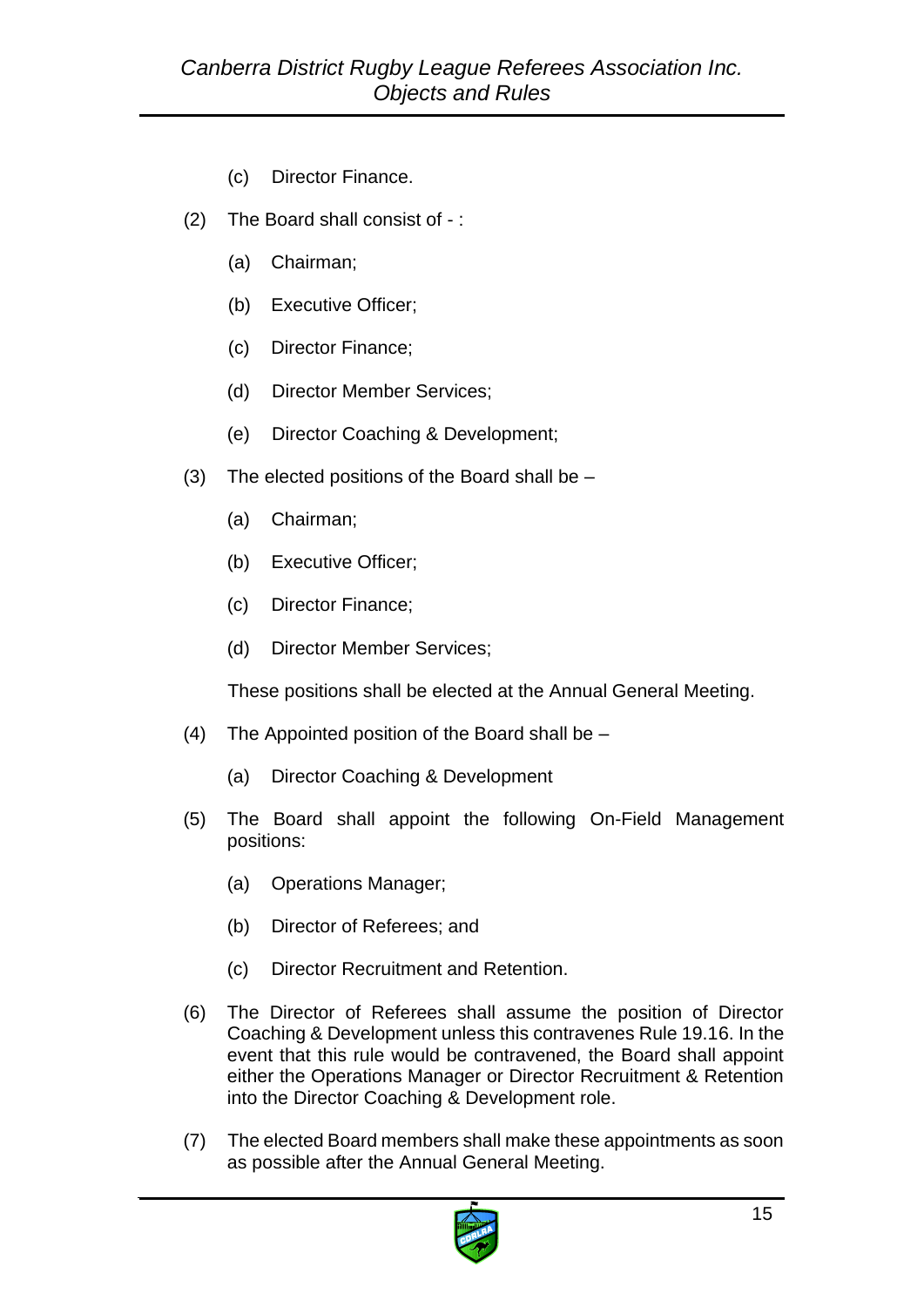- (8) Each elected or appointed member shall be a financial member.
- (9) All elected positions are to be individually elected at the Annual General Meeting of the Association under rule 22.
- (10) Applications for the appointed positions of Director of Referees, Operations Manager and Director Recruitment and Retention will close at least 7 days prior to the date of the Annual General Meeting. Expression of Interest Applications in writing shall be submitted to the Executive Officer.
- (11) Each member of the Board shall, subject to these rules, hold office until the conclusion of the Annual General Meeting following the date of the member's election, but are eligible for re-election.
- (12) A recommendation by the Board to remove a person from an elected or appointed position must be ratified by way of a special resolution at the next General Meeting.
- (13) In the event of a vacancy occurring in the membership of the Board, the Board may appoint a member of the Association to fill the vacancy until the current term of that position expires.
- (14) Delegate Positions.
	- (a) Member CRRL Board. This role will be undertaken by the Executive Officer. Should the Executive Officer be unable to attend a CRRL Board Meeting, another Board Member may attend.
	- (b) Delegate NSWRLRA Nominations for this position will be called for at the Annual General Meeting. Two members may be elected. A nomination in writing is not required.
- (15) If the NSWRLRA Delegate is not available to attend a scheduled meeting, the Executive may appoint any member to attend in their absence.
- (16) A member may not hold more than one position on the Board.

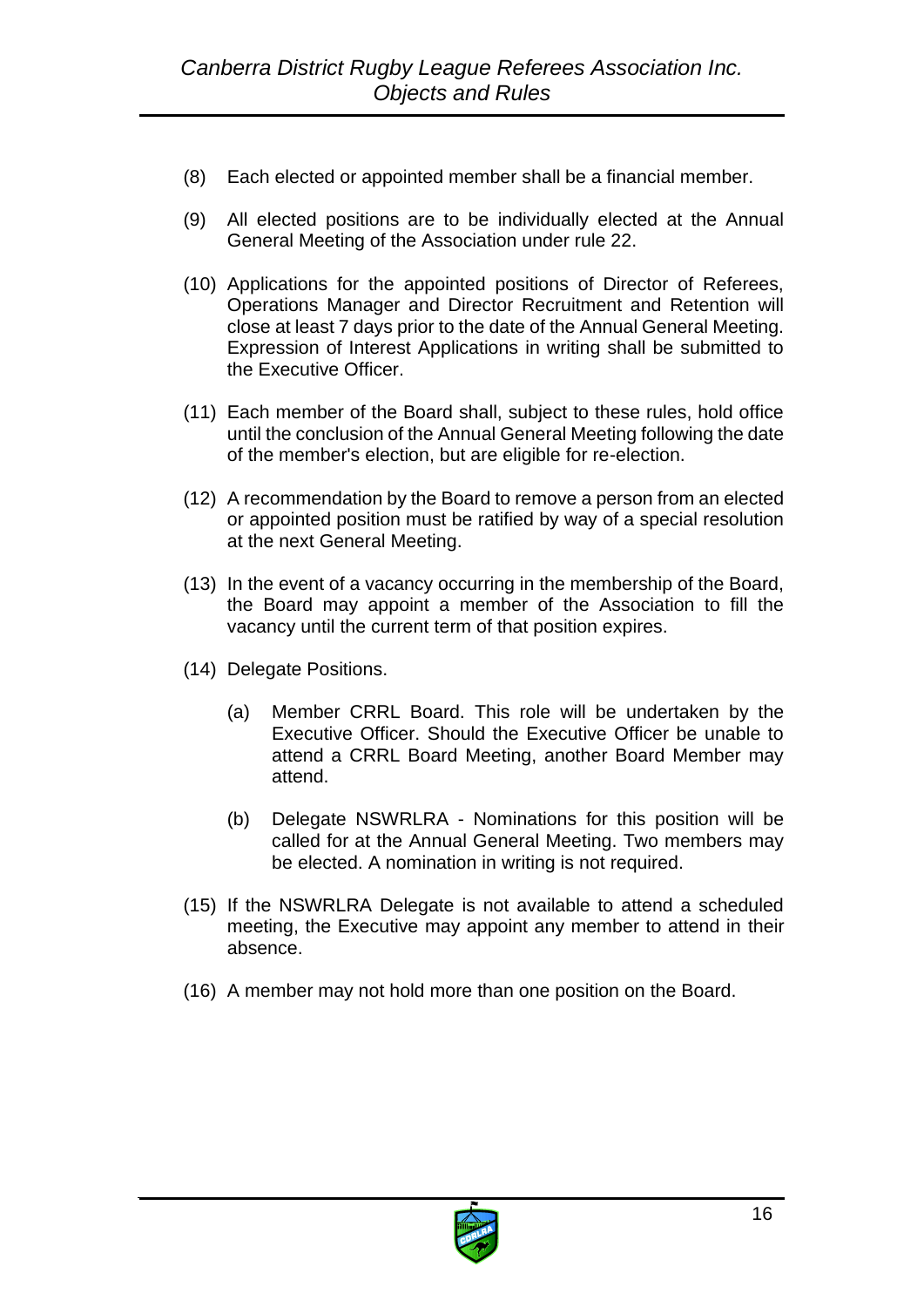# <span id="page-16-0"></span>*20. Vacancies*

- (1) For the purposes of these rules, a vacancy in the office of a member of the Board occurs if:
	- (a) dies, or
	- (b) ceases to be a member of the Association, or
	- (c) becomes an insolvent under administration within the meaning of the Corporations Act, or
	- (d) resigns the office; or
	- (e) suffers from mental or physical incapacity; or
	- (f) is absent without the consent of the Board from all meetings of the Board held during a period of 3 months, or from 3 consecutive Board meetings, whichever period is longer.
	- (g) Is removed from the office under rule 21; or
	- (h) Is disqualified from office under the Act, section 63(1).

# <span id="page-16-1"></span>*21. Removal Of Board Members*

The Association in general meeting may by resolution, subject to the Act, section 50, remove any member of the Board from the office of member of the Board before the expiration of the member's term of office.

# <span id="page-16-2"></span>*22. Election of Board members*

- (1) Nominations of candidates for election as elected officers of the Association:
	- (a) shall be made in writing, signed by a member of the Association and accompanied by the written consent of the candidate (which may be endorsed on the nomination form); and

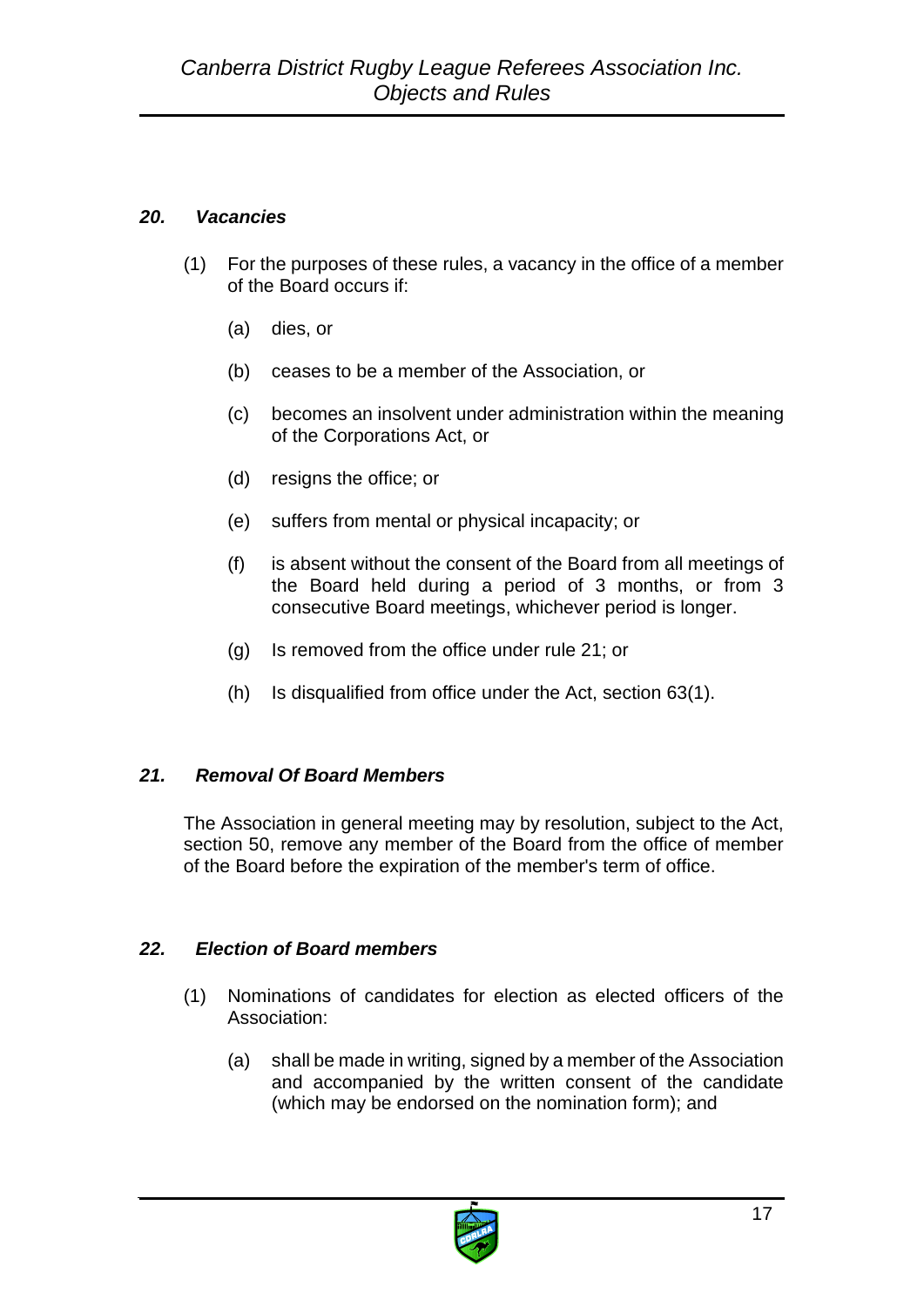- (b) shall be delivered to the Executive Officer of the Association not less than 7 days before the date fixed for the Annual General Meeting at which the election is to take place.
- (2) If insufficient nominations are received to fill an elected vacancy on the Board, further nominations are to be received at the Annual General Meeting.
- (3) If insufficient further nominations are received, any vacant positions remaining on the Board are deemed to be vacancies.
- (4) If only one nomination is received for an elected position, the person nominated is taken to be elected.
- (5) If more than one nomination is received for an elected position, a ballot is to be held.
- (6) The ballot for the election of office-bearers and other Board members shall be conducted at the Annual General Meeting by secret ballot for each position. Where there are more than 2 candidates for a position, the preferential voting method will be applied.

#### <span id="page-17-0"></span>*23. Role and Responsibilities of Board Members*

The Roles and Responsibilities of Board Members shall be as outlined in the Roles and Responsibilities document incorporated into the Articles of the Association.

# *PART 4 - MEETINGS*

#### <span id="page-17-2"></span><span id="page-17-1"></span>*24. Board Meetings and quorum*

- (1) The Board shall meet at least 6 times in each calendar year at such place and time as the Board may determine.
- (2) Additional meetings of the Board may be convened by any member of the Board.
- (3) Oral or written notice of a meeting of the Board shall be given by the Executive Officer to each member of the Board at least 48 hours (or such other period as may be unanimously agreed on by the

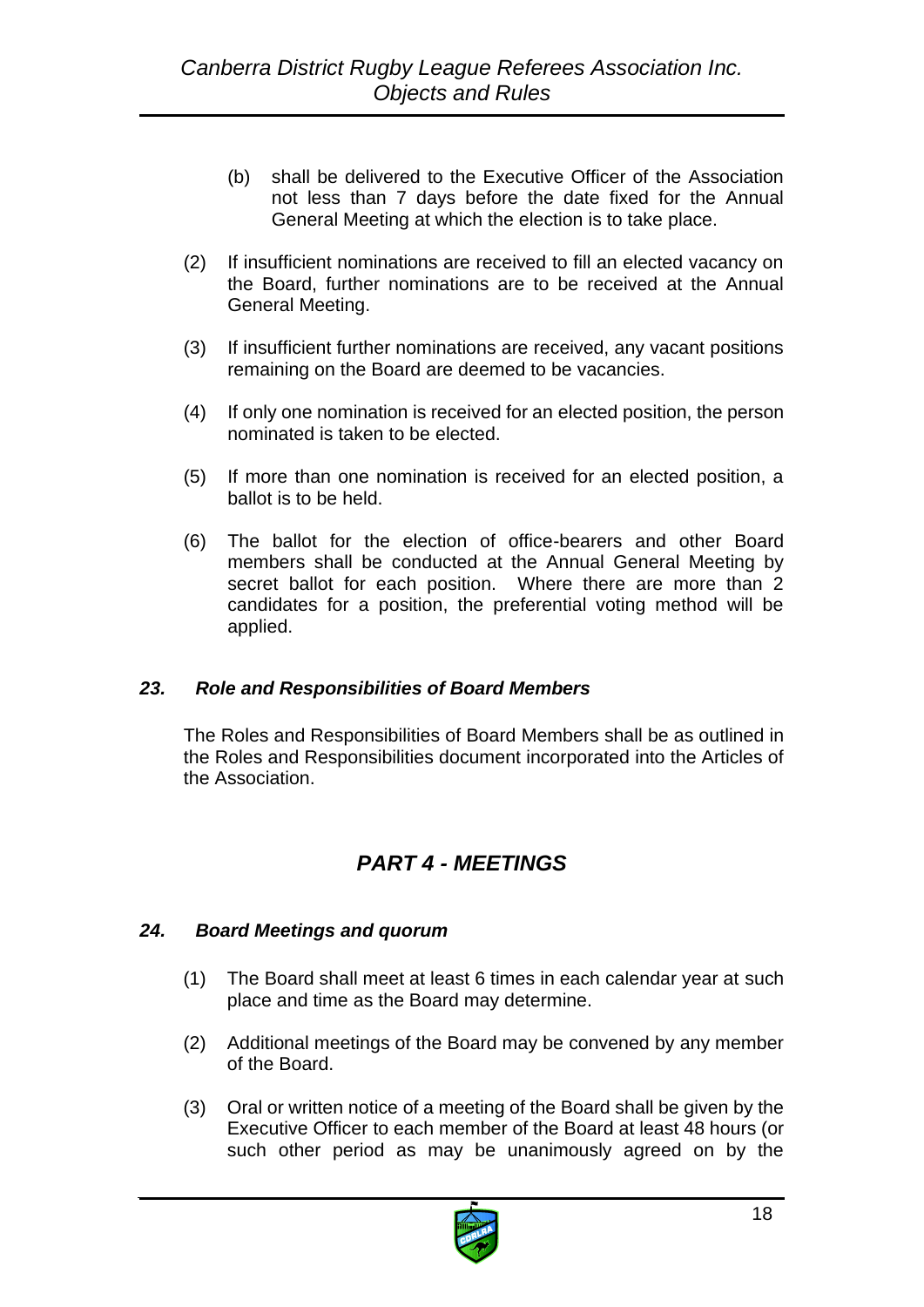members of the Board) before the time appointed for the holding of the meeting.

- (4) Notice of a meeting given under sub-rule (3) shall specify the general nature of the business to be transacted at the meeting and no business other than that business shall be transacted at the meeting, except business which the committee members present at the meeting unanimously agree to treat as urgent business.
- (5) Any 4 members of the Board constitute a quorum for the transaction of the business of a meeting of the Board.
- (6) No business shall be transacted by the Board unless a quorum is present and, if within half an hour after the time appointed for the meeting a quorum is not present, the meeting stands adjourned to a time, date and place as agreed by the members of the Board.
- (7) If at the adjourned meeting a quorum is not present within half an hour after the time appointed for the meeting, the meeting shall be dissolved.
- (8) At meetings of the Board:
	- (a) the Chairman or, in the absence of the Chairman, the Director Member Services shall preside; or
	- (b) if the Chairman and the Director Member Services are absent or unwilling to act, one of the remaining members of the Board may be chosen by the members present to preside.

# <span id="page-18-0"></span>*25. Delegation by Board to Sub-Committee*

- (1) The Board may, by instrument in writing, delegate to one or more sub-committees (consisting of such member or members of the Association as the Board deems appropriate) the exercise of such of the functions of the Board as are specified in the instrument, other than:
	- (a) this power of delegation; and
	- (b) a function which is a function imposed on the Board by the Act, by any other law.
- (2) A function, the exercise of which has been delegated to a subcommittee under this rule may, while the delegation remains

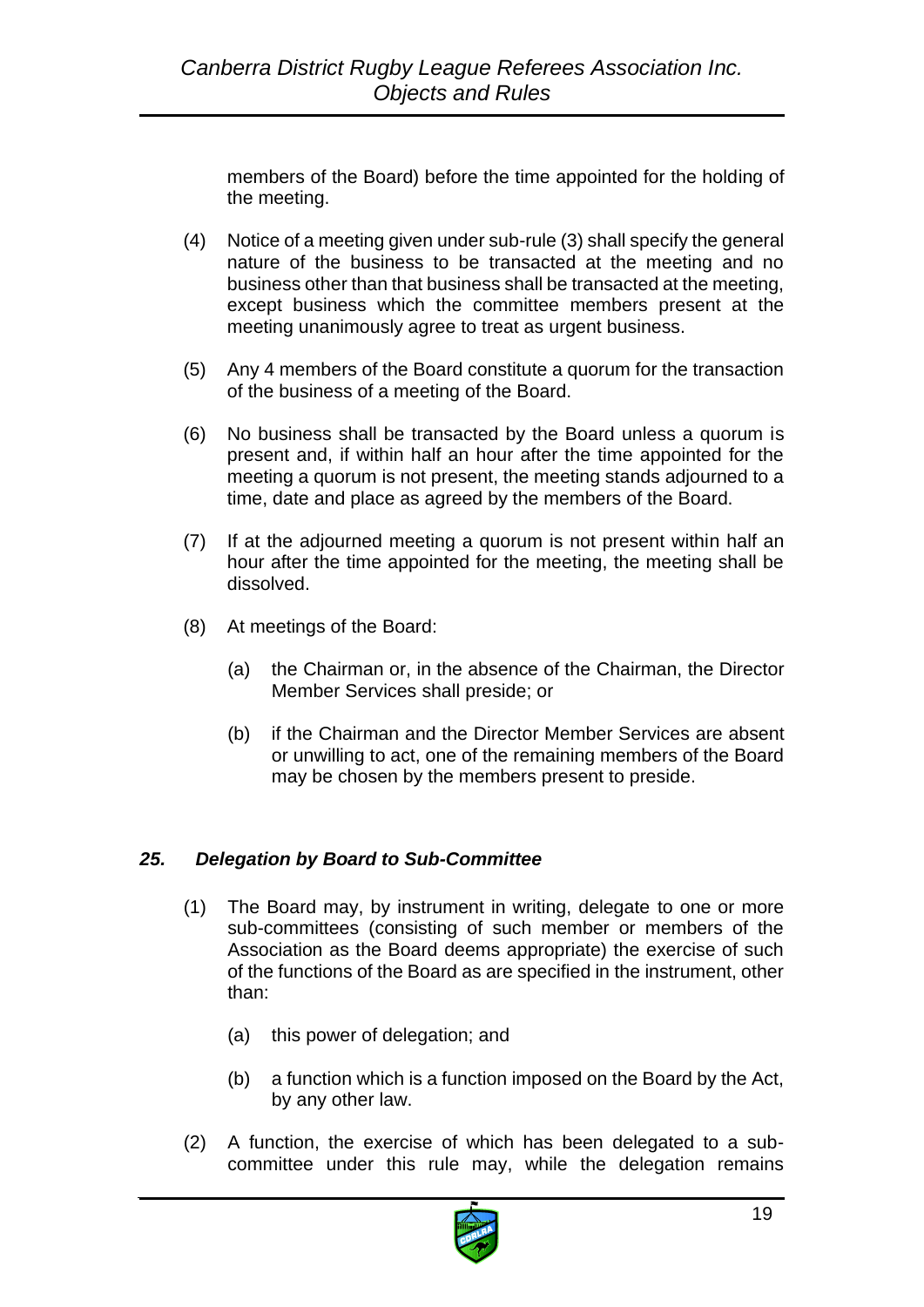unrevoked, be exercised from time to time by the sub-committee in accordance with the terms of the delegation.

- (3) A delegation under this rule may be made subject to such conditions or limitations as to the exercise of any function, or as to time or circumstances, as may be specified in the instrument of delegation.
- (4) Notwithstanding any delegation under this rule, the Board may continue to exercise any function delegated.
- (5) Any act or thing done or suffered by a sub-committee acting in the exercise of a delegation under this rule has the same force and effect as it would have if it had been done or suffered by the Board.
- (6) The Board may, by instrument in writing, revoke wholly or in part any delegation under this rule.
- (7) A sub-committee may meet and adjourn as required.

# <span id="page-19-0"></span>*26. Voting and decisions*

- (1) Questions arising at a meeting of the Board or of any sub-committee appointed by the Board shall be determined by a majority of the votes of members of the Board or sub-committee present at the meeting.
- (2) Each member present at a meeting of the Board or of any subcommittee appointed by the Board (including the person presiding at the meeting) is entitled to one vote but, in the event of an equality of votes on any question, the person presiding may exercise a second or casting vote.
- (3) Subject to rule 24(5), the Board may act notwithstanding any vacancy on the Board.
- (4) Any act or thing done or suffered, or purporting to have been done or suffered, by the Board or by a sub-committee appointed by the Board, is valid and effectual notwithstanding any defect that may afterwards be discovered in the appointment or qualification of any member of the Board or sub-committee.
- (5) Voting and decision at all Meetings, and the conduct of debate at Meetings, shall be as specified in the Standing Orders.

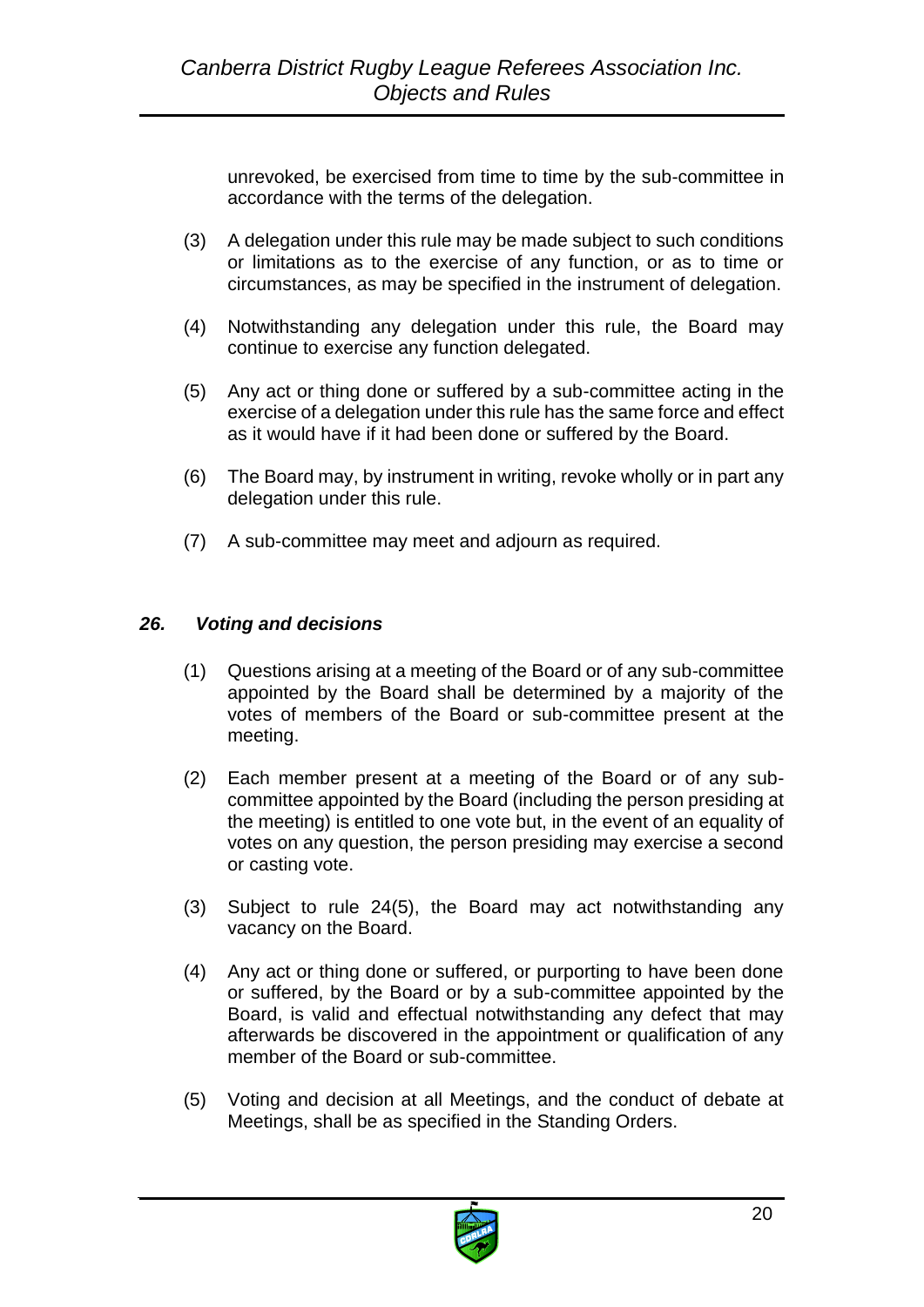# *PART 5 - GENERAL MEETING*

# <span id="page-20-1"></span><span id="page-20-0"></span>*27. Annual general meetings—holding of*

- (1) With the exception of the first Annual General Meeting of the Association, the Association shall, at least once in each calendar year and within the period of 6 months after the expiration of each financial year of the Association, convene an Annual General Meeting of its members.
- (2) The Association shall hold its first Annual General Meeting:
	- (a) within the period of 18 months after its incorporation under the Act; and
	- (b) within the period of 6 months after the expiration of the first financial year of the Association.
	- (c) Sub-rules (1) and (2) have effect subject to the powers of the Registrar-General under the Act, section 120 in relation to extensions of time.

#### <span id="page-20-2"></span>*28. Annual General Meetings—calling of and business at*

- (1) The Annual General Meeting of the Association shall, subject to the Act, be convened on such date and at such place and time as the Board thinks fit.
- (2) In addition to any other business which may be transacted at an Annual General Meeting, the business of an Annual General Meeting is to include the items listed in the Standing Orders.
- (3) An Annual General Meeting must be specified as such in the notice convening it in accordance with rule 32.

#### <span id="page-20-3"></span>*29. General meetings—calling of and business at*

(1) As soon as practicable after the Annual General Meeting the Board shall specify a schedule of General Meetings for the ensuing year. Additional General Meetings may be convened by the Board if necessary. In addition to any other business which may be

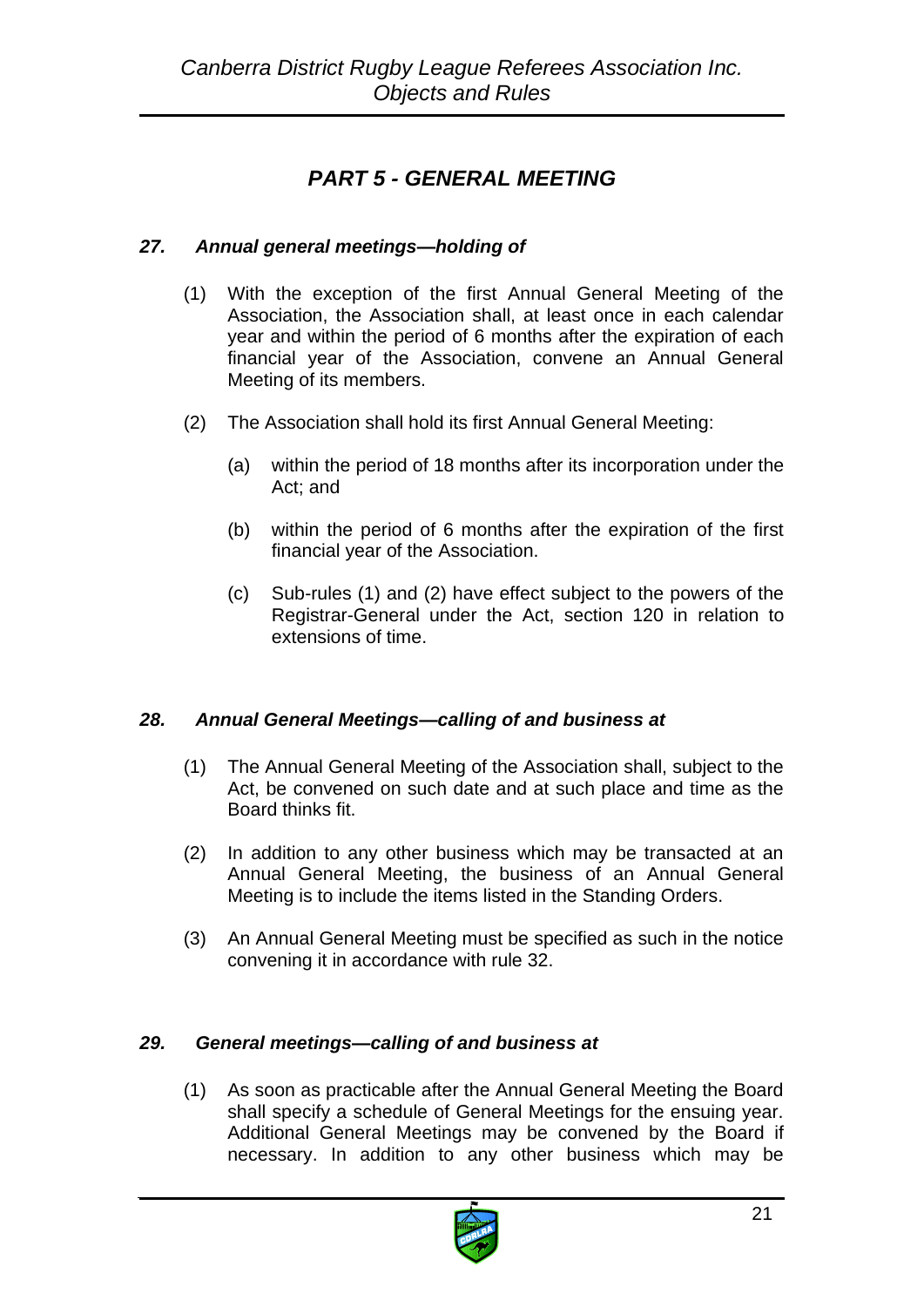transacted at a General Meeting, the business of a General Meeting is to include the items listed in the Standing Orders.

- (2) The Board shall, on the requisition in writing of at least five (5) members, convene a General Meeting of the Association.
- (3) A requisition of members for a general meeting:
	- (a) shall state the purpose or purposes of the meeting; and
	- (b) shall be signed by the members making the requisition; and
	- (c) shall be lodged with the Executive Officer; and
	- (d) may consist of several documents in a similar form, each signed by one or more of the members making the requisition.
- (4) If the Board fails to convene a General Meeting within one month after the date on which a requisition of members for the meeting is lodged with the Executive Officer, any one or more of the members who made the requisition may convene a General Meeting to be held not later than 3 months after that date.
- (5) A General Meeting convened by a member or members referred to in sub-rule (4) shall be convened as nearly as is practicable in the same manner as General Meetings are convened by the Board.

#### <span id="page-21-0"></span>*30. Visitors*

The Association may admit visitors or exclude them from meetings. Any visitor may address the meeting upon the invitation of the Chair, with consent of the majority of members present, but no visitor shall have the right to vote.

# <span id="page-21-1"></span>*31. Notice of General Meeting*

(1) Except if the nature of the business proposed to be dealt with at a General Meeting requires a special resolution of the Association, the Executive Officer must, at least 14 days before the date fixed for the holding of the General Meeting, give a notice to each member specifying the place, date and time of the Meeting and the nature of the business proposed to be transacted at the Meeting.

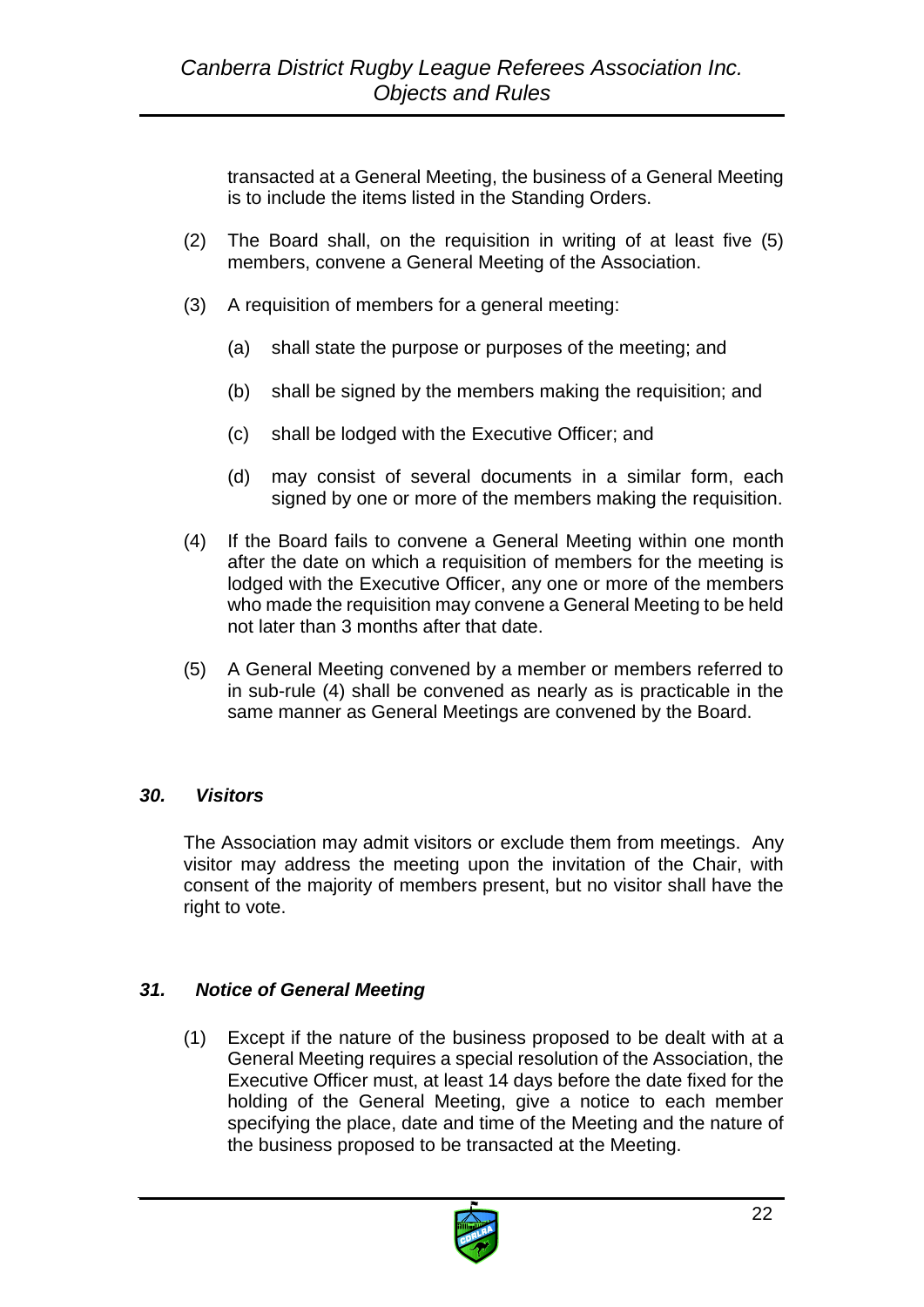- (2) If the nature of the business proposed to be dealt with at a General Meeting requires a special resolution of the Association, the Executive Officer must, at least 21 days before the date fixed for the holding of the General Meeting, cause notice to be given to each member specifying, in addition to the matter required under clause (1), the intention to propose the resolution as a special resolution.
- (3) A member desiring to bring any business before a General Meeting may give notice in writing of that business to the Executive Officer who must include that business in the next notice calling a General Meeting given after receipt of the notice from the member.

#### <span id="page-22-0"></span>*32. Notice of Annual General Meeting*

- (1) For an Annual General Meeting, the date of the Meeting must be advised at least 45 days in advance.
- (2) The Executive Officer must, at least 14 days before the advised date, give a notice to each member specifying the place, date and time of the Annual General Meeting.
- (3) The Executive Officer shall also advise members of the requirements of rule 22, in relation to the election of Board members.

# <span id="page-22-1"></span>*33. Meetings—procedure and quorum*

Procedure and Quorum for Annual General Meetings and General Meetings shall be as specified in the Standing Orders.

# <span id="page-22-2"></span>*34. Presiding member*

The Presiding Member at all Meetings shall be as specified in the Standing Orders.

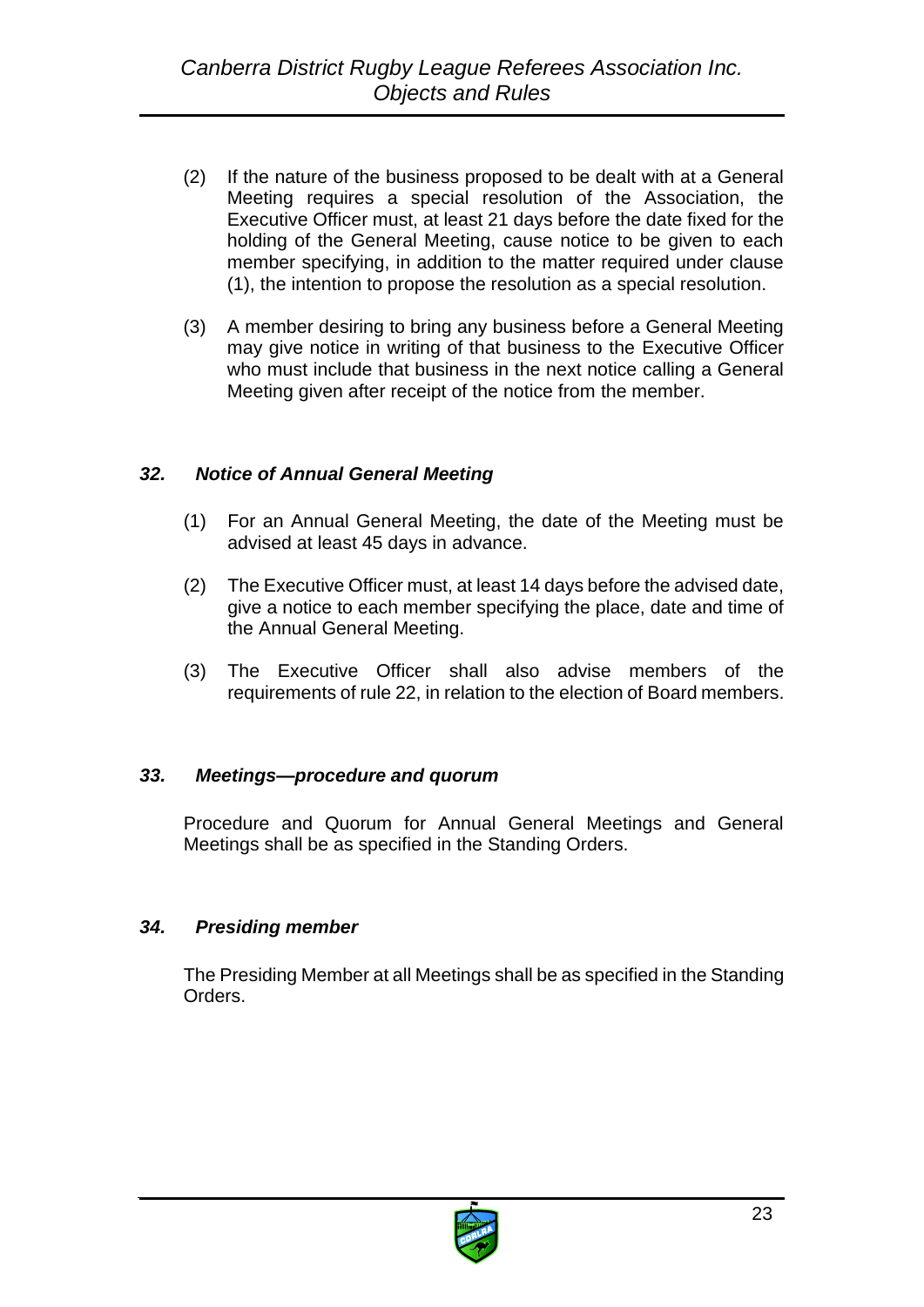# <span id="page-23-0"></span>*35. Making of decisions*

The making of decisions at Meetings, and the conduct of debate at Meetings, shall be as specified in the Standing Orders.

# <span id="page-23-1"></span>*36. Special resolution*

A resolution of the Association is a special resolution if it is passed as specified in the Standing Orders.

# <span id="page-23-2"></span>*37. Voting*

Voting at Meetings, and the conduct of ballots at Meetings, shall be as specified in the Standing Orders.

# *PART 6 - MISCELLANEOUS*

# <span id="page-23-4"></span><span id="page-23-3"></span>*38. Insurance*

The Board may effect and maintain insurance as appropriate.

# <span id="page-23-5"></span>*39. Funds – source*

- (1) The Financial Year of the Association shall commence on the first day of January each year and end on the thirty first day of December in the same year.
- (2) The funds of the Association are to be derived from entrance fees and annual subscriptions of members, donations, sponsorship, fundraising, grants from the controlling Rugby League bodies and, subject to any resolution passed by the Association in General Meeting, such other sources as the Board determines.
- (3) All money received by the Association must be deposited as soon as practicable and without deduction, to the credit of the Association's bank account.

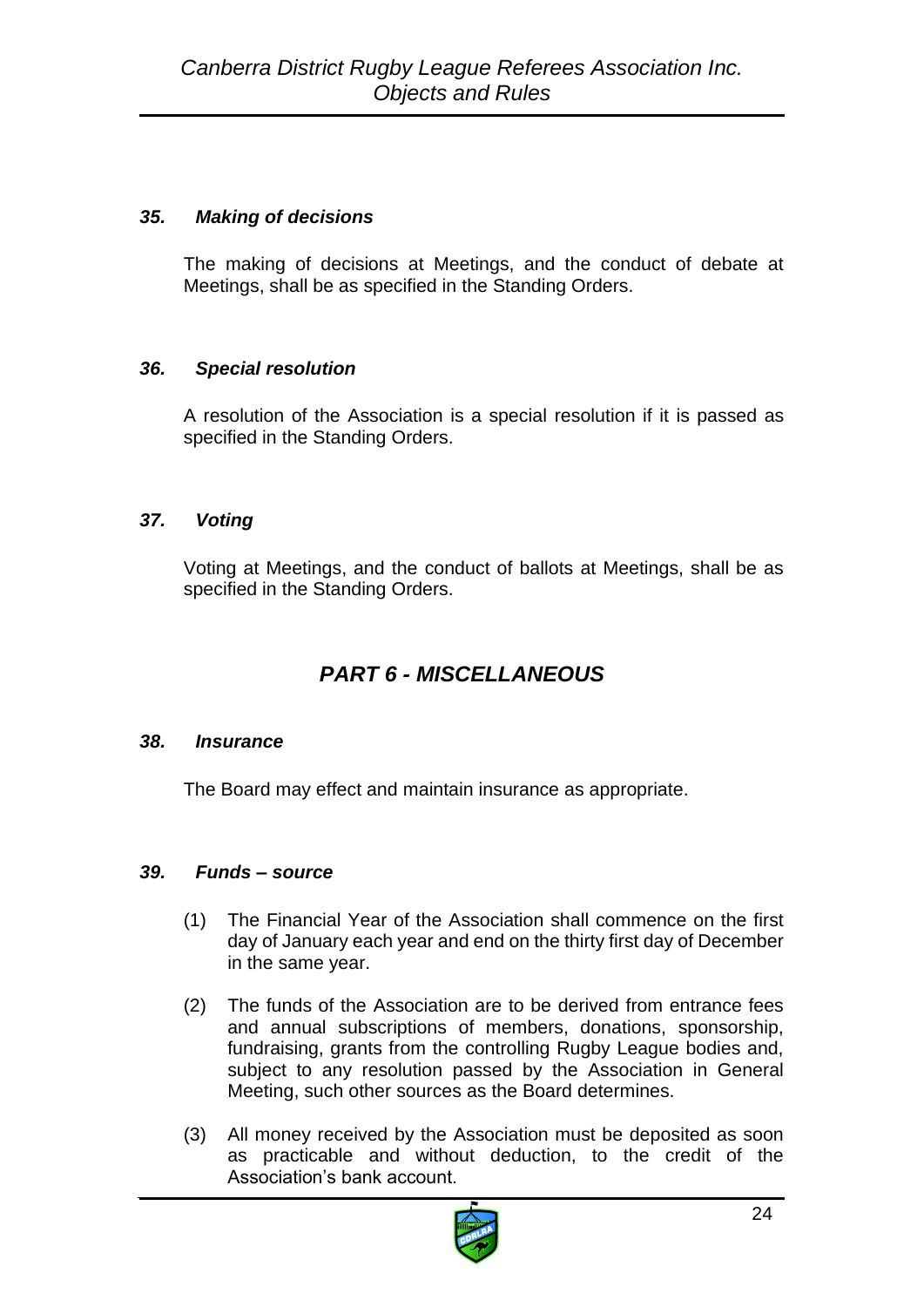(4) The Association must, as soon as practicable after receiving any money, issue an appropriate receipt.

#### <span id="page-24-0"></span>*40. Funds – management*

- (1) Subject to any resolution passed by the Association in General Meeting, the funds of the Association are to be used in pursuance of the objects of the Association in such manner as the Board determines.
- (3) In addition to the auditors elected in rule 41, the Association may employ external auditors.
- (4) All cheques, drafts, bills of exchange, promissory notes, Electronic Funds Transfer and other negotiable instruments must be approved in accordance with contemporary audit guidelines by a member or members of the Board or employees of the Association, being authorised to do so by the Board.

#### <span id="page-24-1"></span>*41. Audit of Accounts*

- (1) The audit of the Association books will be conducted in accordance with Part 5 of the Act, sections 73, 74, 75 and 77.
- (2) At a Board Meeting within the financial year, the Board shall either appoint:-
	- (a) two members who are not members of the Board, and have not prepared or assisted with the preparation of those accounts: or
	- (b) an external auditor with accountancy qualifications;
- (3) The appointment shall be advised to all members at the next available annual general or general meeting and be further advised to members via the Association's newsletter which is distributed electronically.

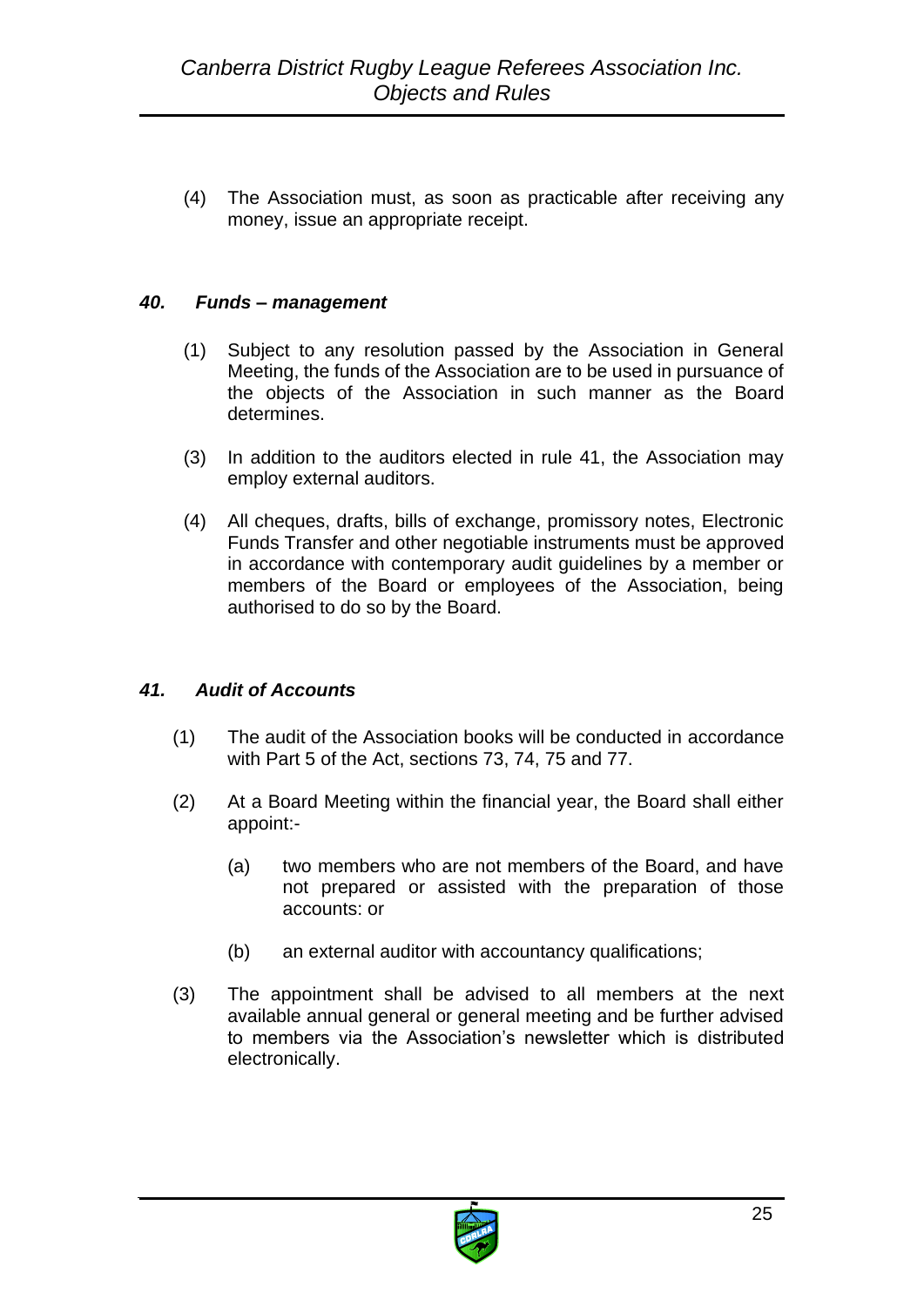# <span id="page-25-0"></span>*42. Alteration of objects and rules*

The statement of objects and these rules may be altered, rescinded or added to only by a special resolution of the Association.

# <span id="page-25-1"></span>*43. Common seal*

- (1) The common seal of the Association must be kept in the custody of the public officer.
- (2) The common seal must not be affixed to any instrument except by the authority of the Board and the affixing of the common seal must be attested by the signatures either of 2 members of the Board or of 1 member of the Board and of the public officer or Executive Officer.

# <span id="page-25-2"></span>*44. Custody of books*

The Executive Officer must keep custody of, or control of, all records, books and other documents relating to the Association.

# <span id="page-25-3"></span>*45. Inspection of books*

The records, books and other documents of the Association must be open to inspection, free of charge, by a member of the Association at any reasonable hour.

# <span id="page-25-4"></span>*46. Service of notices*

- (1) For the purpose of these rules, a notice may be served on or given to a person:
	- (a) by delivering it to the person personally, or
	- (b) by sending it by pre-paid post to the address of the person, or

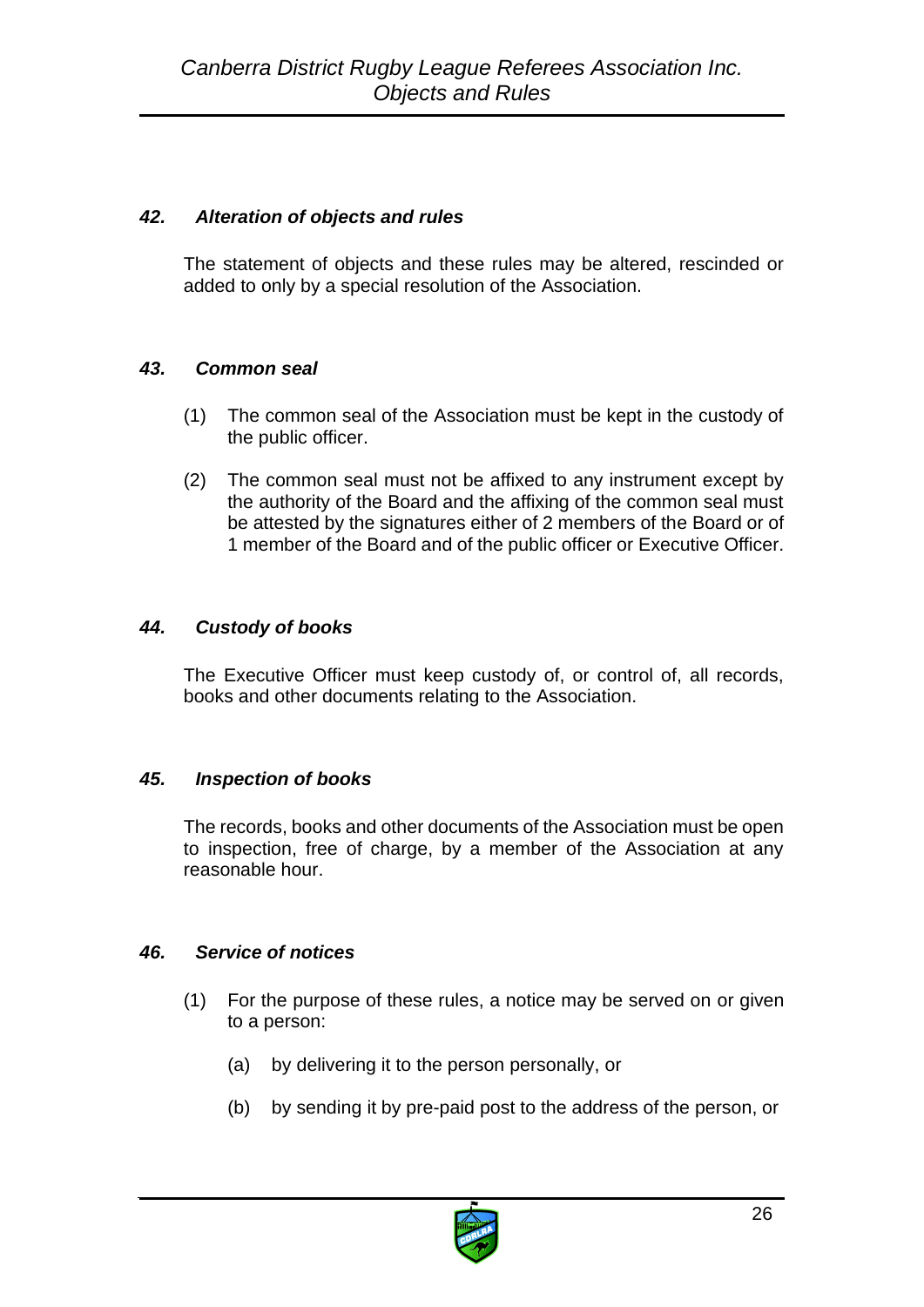- (c) by sending it by facsimile transmission or some other form of electronic transmission such as e-mail to an address specified by the person for giving or serving the notice.
- (2) for the purpose of these rules, a notice is taken, unless the contrary is proved, to have been given or served:
	- (a) in the case of a notice given or served personally, on the date on which it is received by the addressee, and
	- (b) in the case of a notice sent by pre-paid post, on the third (seventh, if posted to or from a place outside Australia) day after posting, and
	- (c) in the case of a notice sent by electronic transmission (other than facsimile), on the date it was sent, or if the machine from which the transmission was sent produces a report indicating that the notice was sent on a later date, on that date, and
	- (d) In the case of a facsimile transmission, on production of a transmission report by the machine from which the facsimile was sent which indicates that the facsimile was sent in its entirety to the facsimile number of the recipient.

# <span id="page-26-0"></span>*47. Public Officer*

- (1) The Board shall appoint and ensure that the Association has a public officer at all times. The Public Officer shall be the Executive Officer, unless the Board determines otherwise. To be eligible for an appointment as public officer a person must:
	- (a) Be at least eighteen (18) years of age; and
	- (b) Be a resident in the Australian Capital Territory or the State of New South Wales; and
	- (c) Be financially solvent; and
	- (d) Must not be a patient, protected or incapable person in terms of the mental health Act 1958, and
	- (e) Must not be excluded from being a Company Director under Corporations Law, and
	- (f) Must not be listed on the Register of Child Sex Offenders.